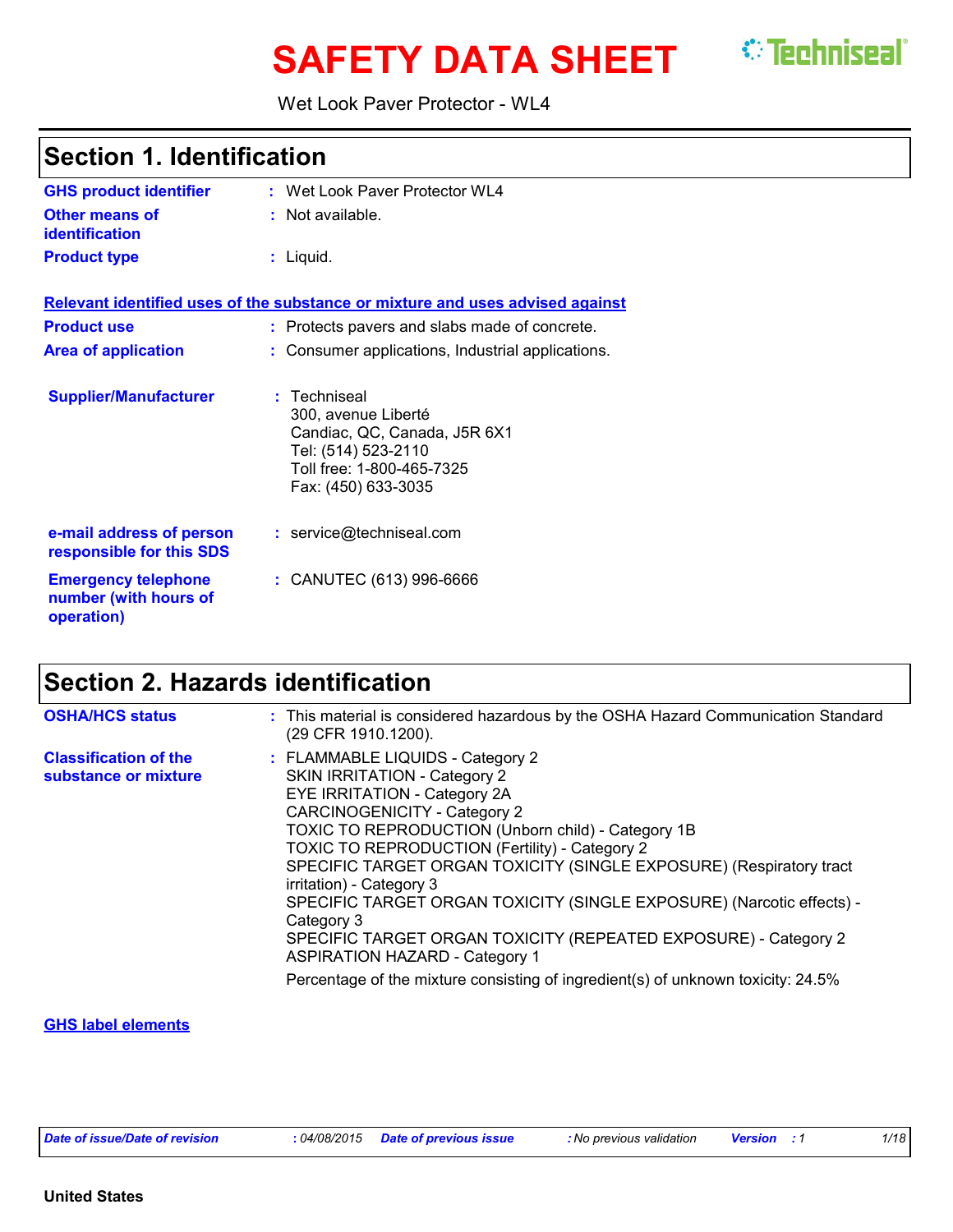# **Section 2. Hazards identification**

| <b>Hazard pictograms</b>                   |                                                                                                                                                                                                                                                                                                                                                                                                                                                                                                                                                                                                                                                                                                                                                                                              |
|--------------------------------------------|----------------------------------------------------------------------------------------------------------------------------------------------------------------------------------------------------------------------------------------------------------------------------------------------------------------------------------------------------------------------------------------------------------------------------------------------------------------------------------------------------------------------------------------------------------------------------------------------------------------------------------------------------------------------------------------------------------------------------------------------------------------------------------------------|
| <b>Signal word</b>                         | : Danger                                                                                                                                                                                                                                                                                                                                                                                                                                                                                                                                                                                                                                                                                                                                                                                     |
| <b>Hazard statements</b>                   | : Highly flammable liquid and vapor.<br>Causes serious eye irritation.<br>Causes skin irritation.<br>May damage the unborn child.<br>Suspected of damaging fertility.<br>Suspected of causing cancer.<br>May be fatal if swallowed and enters airways.<br>May cause respiratory irritation.<br>May cause drowsiness and dizziness.<br>May cause damage to organs through prolonged or repeated exposure.                                                                                                                                                                                                                                                                                                                                                                                     |
| <b>Precautionary statements</b>            |                                                                                                                                                                                                                                                                                                                                                                                                                                                                                                                                                                                                                                                                                                                                                                                              |
| <b>General</b>                             | : Read label before use. Keep out of reach of children. If medical advice is needed, have<br>product container or label at hand.                                                                                                                                                                                                                                                                                                                                                                                                                                                                                                                                                                                                                                                             |
| <b>Prevention</b>                          | : Obtain special instructions before use. Do not handle until all safety precautions have<br>been read and understood. Use personal protective equipment as required. Wear<br>protective gloves. Wear eye or face protection. Keep away from heat, hot surfaces,<br>sparks, open flames and other ignition sources. No smoking. Use explosion-proof<br>electrical, ventilating, lighting and all material-handling equipment. Use only non-<br>sparking tools. Take precautionary measures against static discharge. Keep container<br>tightly closed. Use only outdoors or in a well-ventilated area. Do not breathe vapor.<br>Wash hands thoroughly after handling.                                                                                                                        |
| <b>Response</b>                            | : Get medical attention if you feel unwell. IF exposed or concerned: Get medical<br>attention. IF INHALED: Remove victim to fresh air and keep at rest in a position<br>comfortable for breathing. Call a POISON CENTER or physician if you feel unwell. IF<br>SWALLOWED: Immediately call a POISON CENTER or physician. Do NOT induce<br>vomiting. IF ON SKIN (or hair): Take off immediately all contaminated clothing. Rinse<br>skin with water or shower. IF ON SKIN: Wash with plenty of soap and water. Take off<br>contaminated clothing. If skin irritation occurs: Get medical attention. IF IN EYES:<br>Rinse cautiously with water for several minutes. Remove contact lenses, if present and<br>easy to do. Continue rinsing. If eye irritation persists: Get medical attention. |
| <b>Storage</b>                             | : Store locked up. Store in a well-ventilated place. Keep cool.                                                                                                                                                                                                                                                                                                                                                                                                                                                                                                                                                                                                                                                                                                                              |
| <b>Disposal</b>                            | : Dispose of contents and container in accordance with all local, regional, national and<br>international regulations.                                                                                                                                                                                                                                                                                                                                                                                                                                                                                                                                                                                                                                                                       |
| <b>Supplemental label</b><br>elements      | : Avoid contact with skin and clothing. Wash thoroughly after handling.                                                                                                                                                                                                                                                                                                                                                                                                                                                                                                                                                                                                                                                                                                                      |
| <b>Hazards not otherwise</b><br>classified | : Defatting to the skin. Prolonged or repeated contact may dry skin and cause irritation.                                                                                                                                                                                                                                                                                                                                                                                                                                                                                                                                                                                                                                                                                                    |

# **Section 3. Composition/information on ingredients**

| <b>Substance/mixture</b> | : Mixture          |
|--------------------------|--------------------|
| <b>Other means of</b>    | $:$ Not available. |
| identification           |                    |

#### **CAS number/other identifiers**

| <b>CAS number</b>              | Not applicable.                     |                          |                    |  |      |
|--------------------------------|-------------------------------------|--------------------------|--------------------|--|------|
| Date of issue/Date of revision | : 04/08/2015 Date of previous issue | : No previous validation | <b>Version</b> : 1 |  | 2/18 |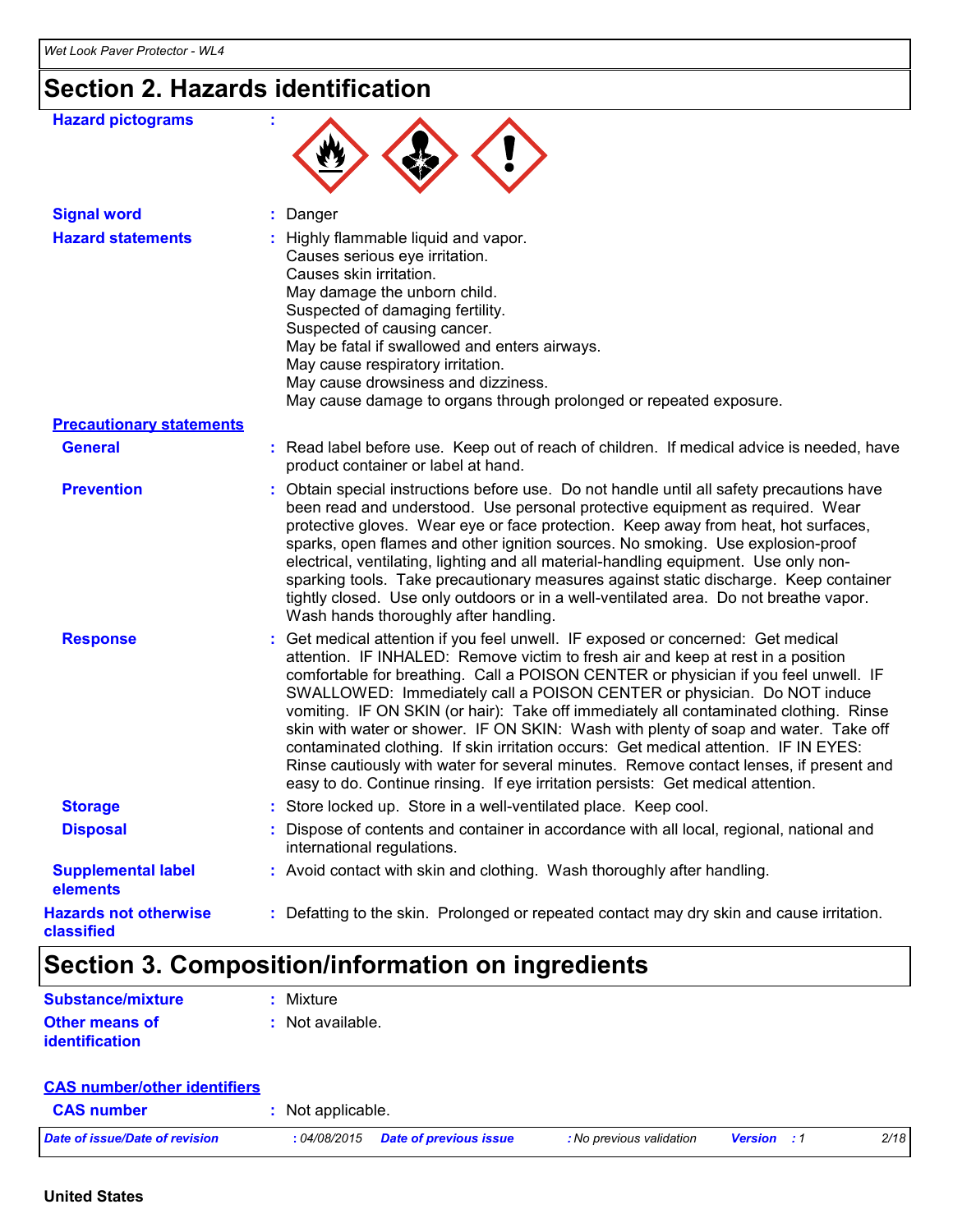### **Section 3. Composition/information on ingredients**

**Product code :** Not available.

| <b>Ingredient name</b>                                  | <b>Other names</b>                                       | $\frac{9}{6}$          | <b>CAS number</b>          |
|---------------------------------------------------------|----------------------------------------------------------|------------------------|----------------------------|
| $4$ -chloro- $\alpha, \alpha, \alpha$ -trifluorotoluene | 4-chloro- $\alpha, \alpha, \alpha$ -<br>trifluorotoluene | 10-30                  | $98 - 56 - 6$              |
| acetone                                                 | acetone                                                  | 10-30                  | $67-64-1$                  |
| Solvent naphtha (petroleum), light arom.                | Solvent naphtha<br>(petroleum), light arom.              | $10 - 30$              | 64742-95-6                 |
| 1,2,4-trimethylbenzene                                  | 1,2,4-trimethylbenzene                                   | $5 - 10$               | $95 - 63 - 6$              |
| <b>BBP</b>                                              | benzyl butyl phthalate                                   | $1 - 5$                | 85-68-7                    |
| xylene<br>cumene                                        | xylene<br>cumene                                         | $0.1 - 1$<br>$0.1 - 1$ | 1330-20-7<br>$98 - 82 - 8$ |

Any concentration shown as a range is to protect confidentiality or is due to batch variation.

**There are no additional ingredients present which, within the current knowledge of the supplier and in the concentrations applicable, are classified as hazardous to health and hence require reporting in this section.**

### **Section 4. First aid measures**

| <b>Description of necessary first aid measures</b> |                                                                                                                                                                                                                                                                                                                                                                                                                                                                                                                                                                                                                                                                                                                                                                                                                                                                                                                |
|----------------------------------------------------|----------------------------------------------------------------------------------------------------------------------------------------------------------------------------------------------------------------------------------------------------------------------------------------------------------------------------------------------------------------------------------------------------------------------------------------------------------------------------------------------------------------------------------------------------------------------------------------------------------------------------------------------------------------------------------------------------------------------------------------------------------------------------------------------------------------------------------------------------------------------------------------------------------------|
| <b>Eye contact</b>                                 | : Immediately flush eyes with plenty of water, occasionally lifting the upper and lower<br>eyelids. Check for and remove any contact lenses. Continue to rinse for at least 10<br>minutes. Get medical attention.                                                                                                                                                                                                                                                                                                                                                                                                                                                                                                                                                                                                                                                                                              |
| <b>Inhalation</b>                                  | : Remove victim to fresh air and keep at rest in a position comfortable for breathing. If it<br>is suspected that fumes are still present, the rescuer should wear an appropriate mask<br>or self-contained breathing apparatus. If not breathing, if breathing is irregular or if<br>respiratory arrest occurs, provide artificial respiration or oxygen by trained personnel. It<br>may be dangerous to the person providing aid to give mouth-to-mouth resuscitation.<br>Get medical attention. If necessary, call a poison center or physician. If unconscious,<br>place in recovery position and get medical attention immediately. Maintain an open<br>airway. Loosen tight clothing such as a collar, tie, belt or waistband. In case of<br>inhalation of decomposition products in a fire, symptoms may be delayed. The exposed<br>person may need to be kept under medical surveillance for 48 hours. |
| <b>Skin contact</b>                                | : Wash skin thoroughly with soap and water or use recognized skin cleanser. Remove<br>contaminated clothing and shoes. Wash contaminated clothing thoroughly with water<br>before removing it, or wear gloves. Continue to rinse for at least 10 minutes. Get<br>medical attention. Wash clothing before reuse. Clean shoes thoroughly before reuse.                                                                                                                                                                                                                                                                                                                                                                                                                                                                                                                                                           |
| <b>Ingestion</b>                                   | : Get medical attention immediately. Call a poison center or physician. Wash out mouth<br>with water. Remove dentures if any. Remove victim to fresh air and keep at rest in a<br>position comfortable for breathing. If material has been swallowed and the exposed<br>person is conscious, give small quantities of water to drink. Stop if the exposed person<br>feels sick as vomiting may be dangerous. Aspiration hazard if swallowed. Can enter<br>lungs and cause damage. Do not induce vomiting. If vomiting occurs, the head should<br>be kept low so that vomit does not enter the lungs. Never give anything by mouth to an<br>unconscious person. If unconscious, place in recovery position and get medical<br>attention immediately. Maintain an open airway. Loosen tight clothing such as a collar,<br>tie, belt or waistband.                                                                |

#### **Most important symptoms/effects, acute and delayed**

#### **Potential acute health effects**

**Eye contact :** Causes serious eye irritation.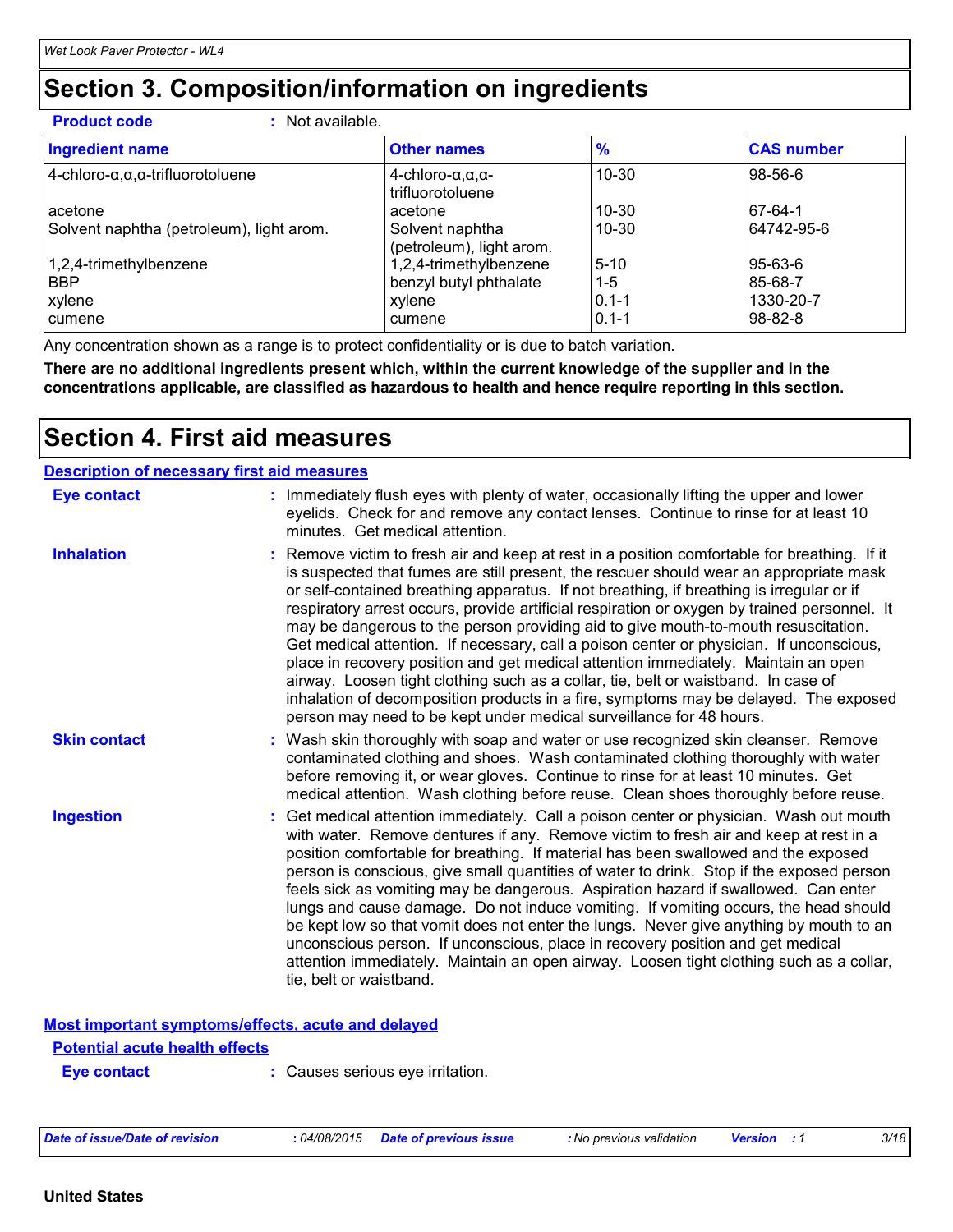| <b>Inhalation</b>            | : Can cause central nervous system (CNS) depression. May cause drowsiness and<br>dizziness. May cause respiratory irritation.                                                                                                                                           |
|------------------------------|-------------------------------------------------------------------------------------------------------------------------------------------------------------------------------------------------------------------------------------------------------------------------|
| <b>Skin contact</b>          | : Causes skin irritation. Defatting to the skin.                                                                                                                                                                                                                        |
| <b>Ingestion</b>             | : Can cause central nervous system (CNS) depression. May be fatal if swallowed and<br>enters airways.                                                                                                                                                                   |
| Over-exposure signs/symptoms |                                                                                                                                                                                                                                                                         |
| <b>Eye contact</b>           | : Adverse symptoms may include the following:<br>pain or irritation<br>watering<br>redness                                                                                                                                                                              |
| <b>Inhalation</b>            | : Adverse symptoms may include the following:<br>respiratory tract irritation<br>coughing<br>nausea or vomiting<br>headache<br>drowsiness/fatigue<br>dizziness/vertigo<br>unconsciousness<br>reduced fetal weight<br>increase in fetal deaths<br>skeletal malformations |
| <b>Skin contact</b>          | : Adverse symptoms may include the following:<br>irritation<br>redness<br>dryness<br>cracking<br>reduced fetal weight<br>increase in fetal deaths<br>skeletal malformations                                                                                             |
| <b>Ingestion</b>             | : Adverse symptoms may include the following:<br>nausea or vomiting<br>reduced fetal weight<br>increase in fetal deaths<br>skeletal malformations                                                                                                                       |

| <b>Notes to physician</b>         | : In case of inhalation of decomposition products in a fire, symptoms may be delayed.<br>The exposed person may need to be kept under medical surveillance for 48 hours.                                                                                                                                                                                                                                        |  |  |
|-----------------------------------|-----------------------------------------------------------------------------------------------------------------------------------------------------------------------------------------------------------------------------------------------------------------------------------------------------------------------------------------------------------------------------------------------------------------|--|--|
| <b>Specific treatments</b>        | : No specific treatment.                                                                                                                                                                                                                                                                                                                                                                                        |  |  |
| <b>Protection of first-aiders</b> | : No action shall be taken involving any personal risk or without suitable training. If it is<br>suspected that fumes are still present, the rescuer should wear an appropriate mask or<br>self-contained breathing apparatus. It may be dangerous to the person providing aid to<br>give mouth-to-mouth resuscitation. Wash contaminated clothing thoroughly with water<br>before removing it, or wear gloves. |  |  |

**See toxicological information (Section 11)**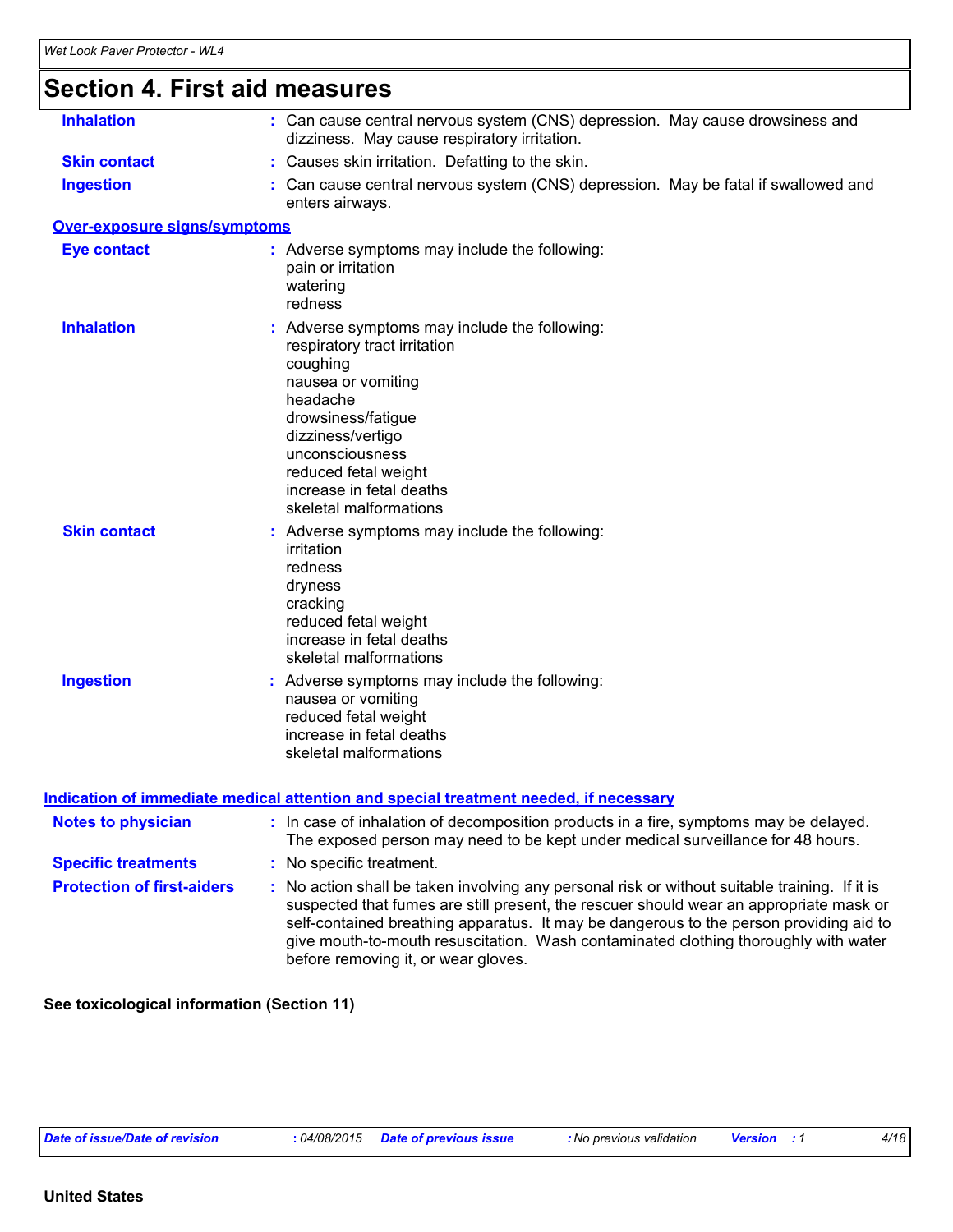# **Section 5. Fire-fighting measures**

| <b>Extinguishing media</b>                               |                                                                                                                                                                                                                                                                                                                                                                                                                                 |
|----------------------------------------------------------|---------------------------------------------------------------------------------------------------------------------------------------------------------------------------------------------------------------------------------------------------------------------------------------------------------------------------------------------------------------------------------------------------------------------------------|
| <b>Suitable extinguishing</b><br>media                   | : Use dry chemical, $CO2$ , water spray (fog) or foam.                                                                                                                                                                                                                                                                                                                                                                          |
| <b>Unsuitable extinguishing</b><br>media                 | : Do not use water jet.                                                                                                                                                                                                                                                                                                                                                                                                         |
| <b>Specific hazards arising</b><br>from the chemical     | : Highly flammable liquid and vapor. In a fire or if heated, a pressure increase will occur<br>and the container may burst, with the risk of a subsequent explosion. The vapor/gas is<br>heavier than air and will spread along the ground. Vapors may accumulate in low or<br>confined areas or travel a considerable distance to a source of ignition and flash back.<br>Runoff to sewer may create fire or explosion hazard. |
| <b>Hazardous thermal</b><br>decomposition products       | Decomposition products may include the following materials:<br>carbon dioxide<br>carbon monoxide<br>halogenated compounds<br>carbonyl halides                                                                                                                                                                                                                                                                                   |
| <b>Special protective actions</b><br>for fire-fighters   | : Promptly isolate the scene by removing all persons from the vicinity of the incident if<br>there is a fire. No action shall be taken involving any personal risk or without suitable<br>training. Move containers from fire area if this can be done without risk. Use water<br>spray to keep fire-exposed containers cool.                                                                                                   |
| <b>Special protective</b><br>equipment for fire-fighters | Fire-fighters should wear appropriate protective equipment and self-contained breathing<br>apparatus (SCBA) with a full face-piece operated in positive pressure mode.                                                                                                                                                                                                                                                          |

### **Section 6. Accidental release measures**

#### **Personal precautions, protective equipment and emergency procedures**

| For non-emergency<br>personnel                               | : No action shall be taken involving any personal risk or without suitable training.<br>Evacuate surrounding areas. Keep unnecessary and unprotected personnel from<br>entering. Do not touch or walk through spilled material. Shut off all ignition sources. No<br>flares, smoking or flames in hazard area. Avoid breathing vapor or mist. Provide<br>adequate ventilation. Wear appropriate respirator when ventilation is inadequate. Put<br>on appropriate personal protective equipment. |
|--------------------------------------------------------------|-------------------------------------------------------------------------------------------------------------------------------------------------------------------------------------------------------------------------------------------------------------------------------------------------------------------------------------------------------------------------------------------------------------------------------------------------------------------------------------------------|
| For emergency responders                                     | : If specialised clothing is required to deal with the spillage, take note of any information in<br>Section 8 on suitable and unsuitable materials. See also the information in "For non-<br>emergency personnel".                                                                                                                                                                                                                                                                              |
| <b>Environmental precautions</b>                             | : Avoid dispersal of spilled material and runoff and contact with soil, waterways, drains<br>and sewers. Inform the relevant authorities if the product has caused environmental<br>pollution (sewers, waterways, soil or air).                                                                                                                                                                                                                                                                 |
| <b>Methods and materials for containment and cleaning up</b> |                                                                                                                                                                                                                                                                                                                                                                                                                                                                                                 |
| <b>Small spill</b>                                           | : Stop leak if without risk. Move containers from spill area. Use spark-proof tools and<br>explosion-proof equipment. Dilute with water and mop up if water-soluble. Alternatively,                                                                                                                                                                                                                                                                                                             |

or if water-insoluble, absorb with an inert dry material and place in an appropriate waste

disposal container. Dispose of via a licensed waste disposal contractor.

*Date of issue/Date of revision* **:** *04/08/2015 Date of previous issue : No previous validation Version : 1 5/18*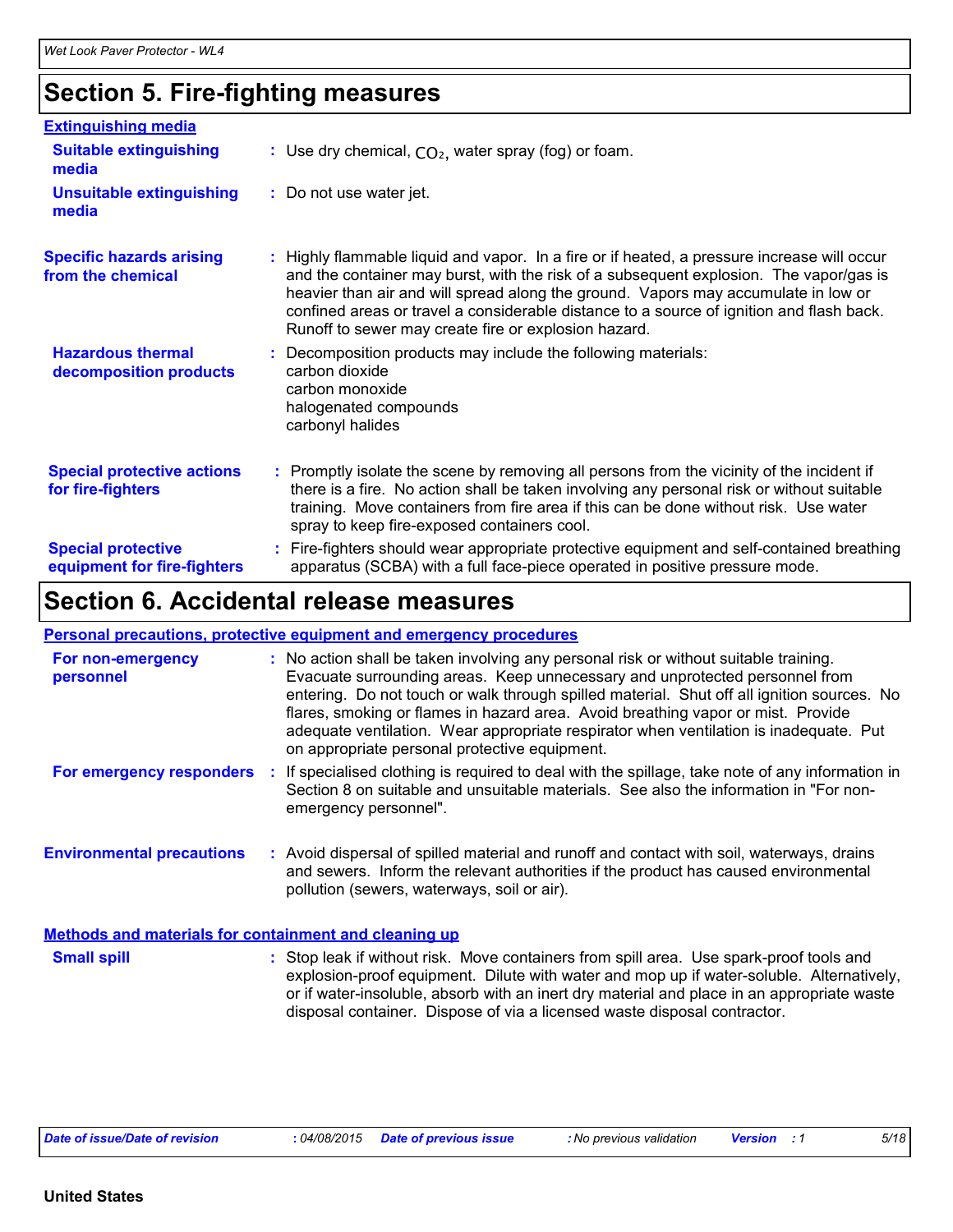### **Section 6. Accidental release measures**

| <b>Large spill</b> | : Stop leak if without risk. Move containers from spill area. Use spark-proof tools and<br>explosion-proof equipment. Approach release from upwind. Prevent entry into sewers,<br>water courses, basements or confined areas. Wash spillages into an effluent treatment<br>plant or proceed as follows. Contain and collect spillage with non-combustible,<br>absorbent material e.g. sand, earth, vermiculite or diatomaceous earth and place in<br>container for disposal according to local regulations (see Section 13). Dispose of via a<br>licensed waste disposal contractor. Contaminated absorbent material may pose the<br>same hazard as the spilled product. Note: see Section 1 for emergency contact |
|--------------------|--------------------------------------------------------------------------------------------------------------------------------------------------------------------------------------------------------------------------------------------------------------------------------------------------------------------------------------------------------------------------------------------------------------------------------------------------------------------------------------------------------------------------------------------------------------------------------------------------------------------------------------------------------------------------------------------------------------------|
|                    | information and Section 13 for waste disposal.                                                                                                                                                                                                                                                                                                                                                                                                                                                                                                                                                                                                                                                                     |

# **Section 7. Handling and storage**

| <b>Precautions for safe handling</b>                                             |                                                                                                                                                                                                                                                                                                                                                                                                                                                                                                                                                                                                                                                                                                                                                                                                                                                                                                                                                                                                                                        |
|----------------------------------------------------------------------------------|----------------------------------------------------------------------------------------------------------------------------------------------------------------------------------------------------------------------------------------------------------------------------------------------------------------------------------------------------------------------------------------------------------------------------------------------------------------------------------------------------------------------------------------------------------------------------------------------------------------------------------------------------------------------------------------------------------------------------------------------------------------------------------------------------------------------------------------------------------------------------------------------------------------------------------------------------------------------------------------------------------------------------------------|
| <b>Protective measures</b>                                                       | : Put on appropriate personal protective equipment (see Section 8). Avoid exposure -<br>obtain special instructions before use. Avoid exposure during pregnancy. Do not<br>handle until all safety precautions have been read and understood. Do not get in eyes<br>or on skin or clothing. Do not breathe vapor or mist. Do not swallow. Use only with<br>adequate ventilation. Wear appropriate respirator when ventilation is inadequate. Do<br>not enter storage areas and confined spaces unless adequately ventilated. Keep in the<br>original container or an approved alternative made from a compatible material, kept<br>tightly closed when not in use. Store and use away from heat, sparks, open flame or<br>any other ignition source. Use explosion-proof electrical (ventilating, lighting and<br>material handling) equipment. Use only non-sparking tools. Take precautionary<br>measures against electrostatic discharges. Empty containers retain product residue and<br>can be hazardous. Do not reuse container. |
| <b>Advice on general</b><br>occupational hygiene                                 | : Eating, drinking and smoking should be prohibited in areas where this material is<br>handled, stored and processed. Workers should wash hands and face before eating,<br>drinking and smoking. Remove contaminated clothing and protective equipment before<br>entering eating areas. See also Section 8 for additional information on hygiene<br>measures.                                                                                                                                                                                                                                                                                                                                                                                                                                                                                                                                                                                                                                                                          |
| <b>Conditions for safe storage,</b><br>including any<br><b>incompatibilities</b> | : Store between the following temperatures: 5 to 25°C (41 to 77°F). Store in accordance<br>with local regulations. Store in a segregated and approved area. Store in original<br>container protected from direct sunlight in a dry, cool and well-ventilated area, away<br>from incompatible materials (see Section 10) and food and drink. Store locked up.<br>Eliminate all ignition sources. Separate from oxidizing materials. Keep container tightly<br>closed and sealed until ready for use. Containers that have been opened must be<br>carefully resealed and kept upright to prevent leakage. Do not store in unlabeled<br>containers. Use appropriate containment to avoid environmental contamination.                                                                                                                                                                                                                                                                                                                     |

# **Section 8. Exposure controls/personal protection**

#### **Control parameters**

| <b>Occupational exposure limits</b> |  |
|-------------------------------------|--|
|                                     |  |

| <b>Ingredient name</b>         |             |                               | <b>Exposure limits</b>                                                                                                                                                                                                                                 |      |
|--------------------------------|-------------|-------------------------------|--------------------------------------------------------------------------------------------------------------------------------------------------------------------------------------------------------------------------------------------------------|------|
| acetone                        |             |                               | <b>ACGIH TLV (United States, 4/2014).</b><br>TWA: 500 ppm 8 hours.<br>TWA: 1188 mg/m <sup>3</sup> 8 hours.<br>STEL: 750 ppm 15 minutes.<br>STEL: 1782 mg/m <sup>3</sup> 15 minutes.<br>OSHA PEL 1989 (United States, 3/1989).<br>TWA: 750 ppm 8 hours. |      |
| Date of issue/Date of revision | :04/08/2015 | <b>Date of previous issue</b> | TWA: 1800 mg/m <sup>3</sup> 8 hours.<br>: No previous validation<br><b>Version</b> : 1                                                                                                                                                                 | 6/18 |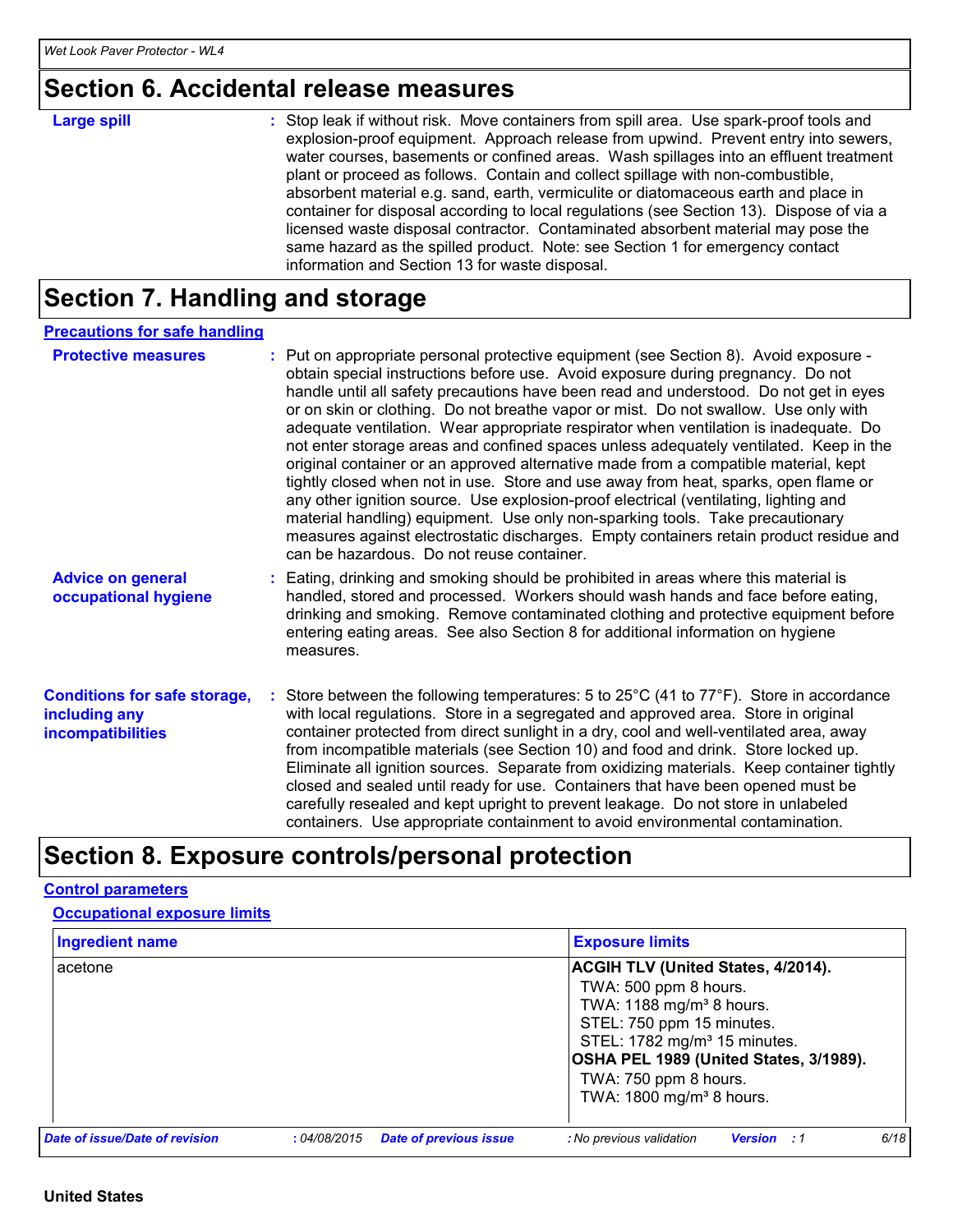### **Section 8. Exposure controls/personal protection**

|                                          | STEL: 1000 ppm 15 minutes.                        |
|------------------------------------------|---------------------------------------------------|
|                                          | STEL: 2400 mg/m <sup>3</sup> 15 minutes.          |
|                                          | NIOSH REL (United States, 10/2013).               |
|                                          | TWA: 250 ppm 10 hours.                            |
|                                          | TWA: 590 mg/m <sup>3</sup> 10 hours.              |
|                                          | OSHA PEL (United States, 2/2013).                 |
|                                          | TWA: 1000 ppm 8 hours.                            |
|                                          | TWA: 2400 mg/m <sup>3</sup> 8 hours.              |
| Solvent naphtha (petroleum), light arom. | <b>ACGIH TLV (United States, 4/2014).</b>         |
|                                          | TWA: 5 mg/m <sup>3</sup> 8 hours. Form: Mist      |
|                                          | STEL: 10 mg/m <sup>3</sup> 15 minutes. Form: Mist |
| 1,2,4-trimethylbenzene                   | <b>ACGIH TLV (United States, 4/2014).</b>         |
|                                          | TWA: 25 ppm 8 hours.                              |
|                                          | TWA: 123 mg/m <sup>3</sup> 8 hours.               |
|                                          | OSHA PEL 1989 (United States, 3/1989).            |
|                                          | TWA: 25 ppm 8 hours.                              |
|                                          | TWA: 125 mg/m <sup>3</sup> 8 hours.               |
|                                          | NIOSH REL (United States, 10/2013).               |
|                                          | TWA: 25 ppm 10 hours.                             |
|                                          | TWA: 125 mg/m <sup>3</sup> 10 hours.              |
| xylene                                   | ACGIH TLV (United States, 4/2014).                |
|                                          | TWA: 100 ppm 8 hours.                             |
|                                          | TWA: 434 mg/m <sup>3</sup> 8 hours.               |
|                                          | STEL: 150 ppm 15 minutes.                         |
|                                          | STEL: 651 mg/m <sup>3</sup> 15 minutes.           |
|                                          | OSHA PEL 1989 (United States, 3/1989).            |
|                                          | STEL: 150 ppm 15 minutes.                         |
|                                          | STEL: 655 mg/m <sup>3</sup> 15 minutes.           |
|                                          | TWA: 100 ppm 8 hours.                             |
|                                          | TWA: $435 \text{ mg/m}^3$ 8 hours.                |
|                                          | OSHA PEL (United States, 2/2013).                 |
|                                          | TWA: 100 ppm 8 hours.                             |
|                                          | TWA: $435 \text{ mg/m}^3$ 8 hours.                |
| cumene                                   | NIOSH REL (United States, 10/2013).               |
|                                          | Absorbed through skin.                            |
|                                          | TWA: 50 ppm 10 hours.                             |
|                                          | TWA: 245 mg/m <sup>3</sup> 10 hours.              |
|                                          | <b>ACGIH TLV (United States, 4/2014).</b>         |
|                                          | TWA: 50 ppm 8 hours.                              |
|                                          | OSHA PEL (United States, 2/2013).                 |
|                                          | Absorbed through skin.                            |
|                                          | TWA: 50 ppm 8 hours.                              |
|                                          | TWA: 245 mg/m <sup>3</sup> 8 hours.               |
|                                          | OSHA PEL 1989 (United States, 3/1989).            |
|                                          | Absorbed through skin.                            |
|                                          | TWA: 50 ppm 8 hours.                              |
|                                          |                                                   |
|                                          | TWA: 245 mg/m <sup>3</sup> 8 hours.               |
|                                          |                                                   |

#### **Appropriate engineering controls**

**:** Use only with adequate ventilation. Use process enclosures, local exhaust ventilation or other engineering controls to keep worker exposure to airborne contaminants below any recommended or statutory limits. The engineering controls also need to keep gas, vapor or dust concentrations below any lower explosive limits. Use explosion-proof ventilation equipment.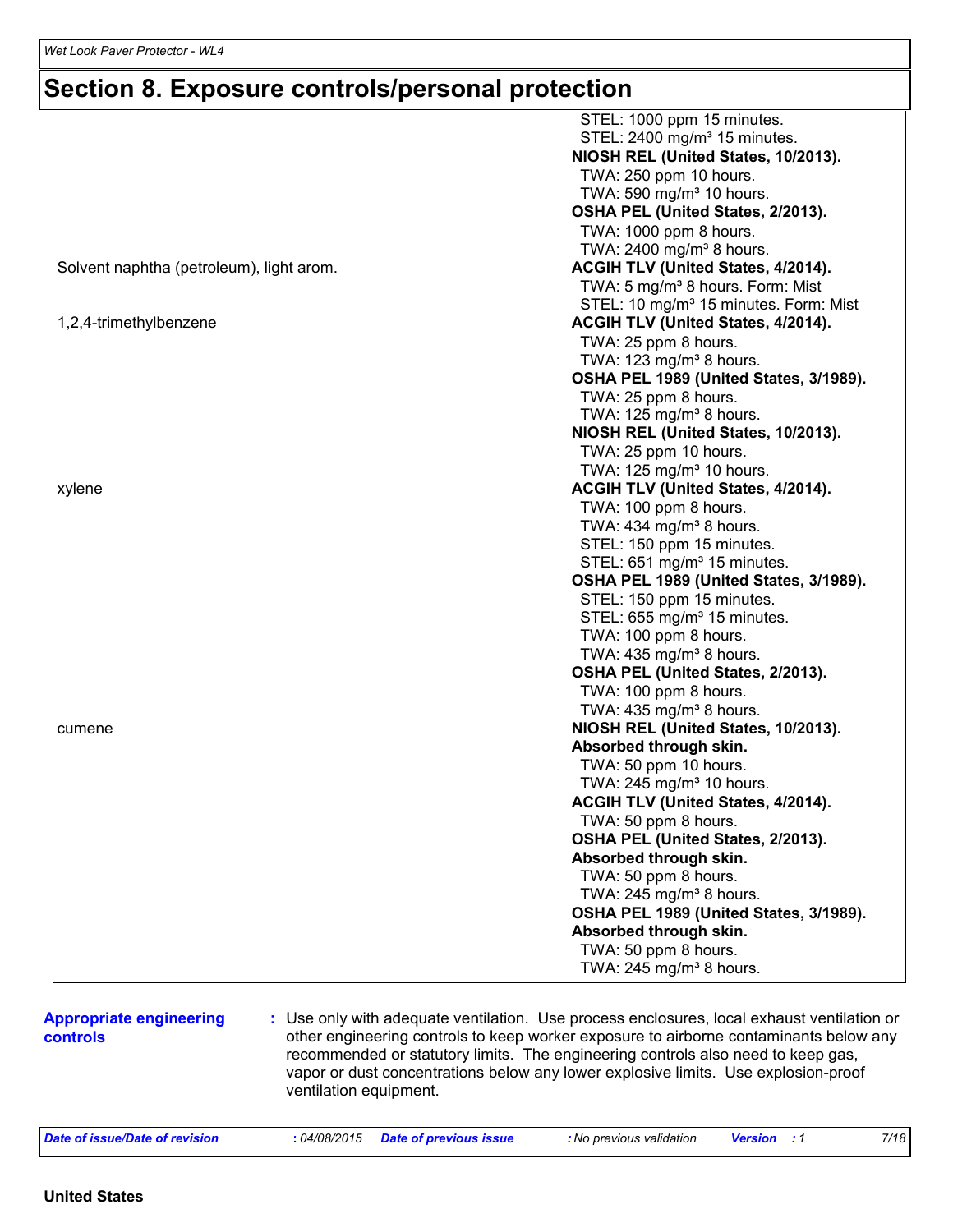# **Section 8. Exposure controls/personal protection**

| <b>Environmental exposure</b><br><b>controls</b> | : Emissions from ventilation or work process equipment should be checked to ensure they<br>comply with the requirements of environmental protection legislation. In some cases,<br>fume scrubbers, filters or engineering modifications to the process equipment will be<br>necessary to reduce emissions to acceptable levels.                                                                                                                                                                                                                                                                                        |
|--------------------------------------------------|------------------------------------------------------------------------------------------------------------------------------------------------------------------------------------------------------------------------------------------------------------------------------------------------------------------------------------------------------------------------------------------------------------------------------------------------------------------------------------------------------------------------------------------------------------------------------------------------------------------------|
| <b>Individual protection measures</b>            |                                                                                                                                                                                                                                                                                                                                                                                                                                                                                                                                                                                                                        |
| <b>Hygiene measures</b>                          | : Wash hands, forearms and face thoroughly after handling chemical products, before<br>eating, smoking and using the lavatory and at the end of the working period.<br>Appropriate techniques should be used to remove potentially contaminated clothing.<br>Wash contaminated clothing before reusing. Ensure that eyewash stations and safety<br>showers are close to the workstation location.                                                                                                                                                                                                                      |
| <b>Eye/face protection</b>                       | : Safety eyewear complying with an approved standard should be used when a risk<br>assessment indicates this is necessary to avoid exposure to liquid splashes, mists,<br>gases or dusts. If contact is possible, the following protection should be worn, unless<br>the assessment indicates a higher degree of protection: chemical splash goggles.                                                                                                                                                                                                                                                                  |
| <b>Skin protection</b>                           |                                                                                                                                                                                                                                                                                                                                                                                                                                                                                                                                                                                                                        |
| <b>Hand protection</b>                           | : Chemical-resistant, impervious gloves complying with an approved standard should be<br>worn at all times when handling chemical products if a risk assessment indicates this is<br>necessary. Considering the parameters specified by the glove manufacturer, check<br>during use that the gloves are still retaining their protective properties. It should be<br>noted that the time to breakthrough for any glove material may be different for different<br>glove manufacturers. In the case of mixtures, consisting of several substances, the<br>protection time of the gloves cannot be accurately estimated. |
| <b>Body protection</b>                           | : Personal protective equipment for the body should be selected based on the task being<br>performed and the risks involved and should be approved by a specialist before<br>handling this product. When there is a risk of ignition from static electricity, wear anti-<br>static protective clothing. For the greatest protection from static discharges, clothing<br>should include anti-static overalls, boots and gloves.                                                                                                                                                                                         |
| <b>Other skin protection</b>                     | : Appropriate footwear and any additional skin protection measures should be selected<br>based on the task being performed and the risks involved and should be approved by a<br>specialist before handling this product.                                                                                                                                                                                                                                                                                                                                                                                              |
| <b>Respiratory protection</b>                    | : Use a properly fitted, air-purifying or air-fed respirator complying with an approved<br>standard if a risk assessment indicates this is necessary. Respirator selection must be<br>based on known or anticipated exposure levels, the hazards of the product and the safe<br>working limits of the selected respirator.                                                                                                                                                                                                                                                                                             |

# **Section 9. Physical and chemical properties**

| <b>Appearance</b>                |                                                         |
|----------------------------------|---------------------------------------------------------|
| <b>Physical state</b>            | : Liquid. [Clear.]                                      |
| <b>Color</b>                     | : Color                                                 |
| <b>Odor</b>                      | : Solvent                                               |
| <b>Odor threshold</b>            | : Not available.                                        |
| pH                               | : Not available.                                        |
| <b>Melting point</b>             | : Not available.                                        |
| <b>Boiling point</b>             | : ≥56°C (≥132.8°F)                                      |
| <b>Flash point</b>               | : Closed cup: $\leq 5^{\circ}$ C ( $\leq 41^{\circ}$ F) |
| <b>Evaporation rate</b>          | : Not available.                                        |
| <b>Flammability (solid, gas)</b> | : Not applicable.                                       |
|                                  |                                                         |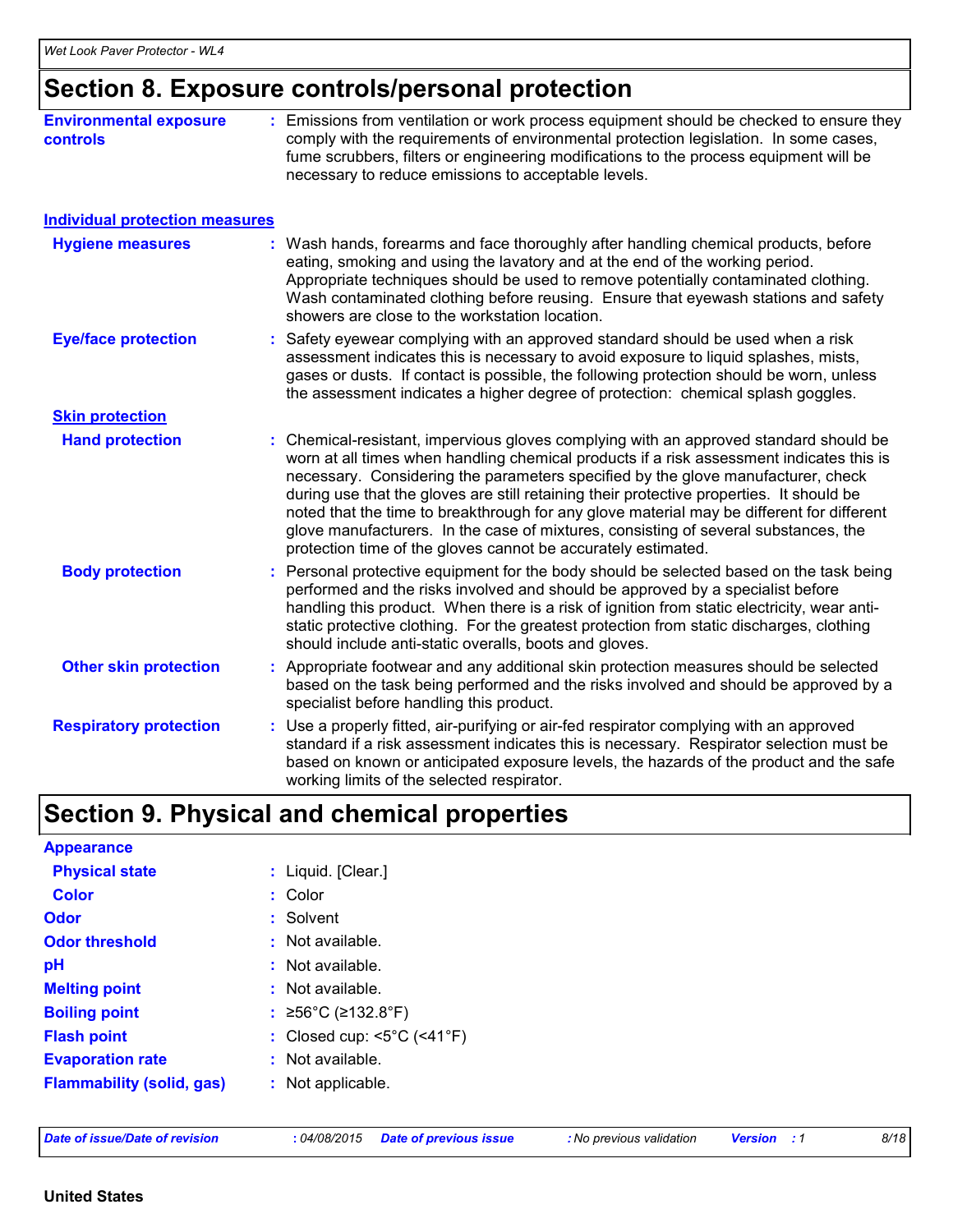### **Section 9. Physical and chemical properties**

| Lower and upper explosive<br>(flammable) limits   | : Lower: 0.9% (p-chlorobenzotriofluoride)<br>Upper: 12.8% (Acetone) |
|---------------------------------------------------|---------------------------------------------------------------------|
| <b>Vapor pressure</b>                             | $: 24.8$ kPa (186 mm Hg) [room temperature] (acetone / Terpene)     |
| <b>Vapor density</b>                              | : $>1$ [Air = 1]                                                    |
| <b>Relative density</b>                           | $:$ Not available.                                                  |
| <b>Solubility</b>                                 | : Insoluble in the following materials: cold water and hot water.   |
| <b>Solubility in water</b>                        | : Not available.                                                    |
| <b>Partition coefficient: n-</b><br>octanol/water | $:$ Not available.                                                  |
| <b>Auto-ignition temperature</b>                  | $:$ Not available.                                                  |
| <b>Decomposition temperature</b>                  | $:$ Not available.                                                  |
| <b>SADT</b>                                       | $:$ Not available.                                                  |
| <b>Viscosity</b>                                  | : Dynamic (room temperature): 35 to 45 mPa $\cdot$ s (35 to 45 cP)  |
| <b>Density</b>                                    | 1.05 g/cm <sup>3</sup>                                              |

# **Section 10. Stability and reactivity**

| <b>Reactivity</b>                                   | : No specific test data related to reactivity available for this product or its ingredients.                                                                                                                                               |
|-----------------------------------------------------|--------------------------------------------------------------------------------------------------------------------------------------------------------------------------------------------------------------------------------------------|
| <b>Chemical stability</b>                           | : The product is stable.                                                                                                                                                                                                                   |
| <b>Possibility of hazardous</b><br><b>reactions</b> | : Under normal conditions of storage and use, hazardous reactions will not occur.                                                                                                                                                          |
|                                                     | Under normal conditions of storage and use, hazardous polymerization will not occur.                                                                                                                                                       |
| <b>Conditions to avoid</b>                          | : Avoid all possible sources of ignition (spark or flame). Do not pressurize, cut, weld,<br>braze, solder, drill, grind or expose containers to heat or sources of ignition. Do not<br>allow vapor to accumulate in low or confined areas. |
| <b>Incompatible materials</b>                       | : Reactive or incompatible with the following materials: oxidizing materials.                                                                                                                                                              |
| <b>Hazardous decomposition</b><br>products          | : Under normal conditions of storage and use, hazardous decomposition products should<br>not be produced.                                                                                                                                  |

# **Section 11. Toxicological information**

#### **Information on toxicological effects**

| <b>Product/ingredient name</b>                       | <b>Result</b>                   | <b>Species</b> | <b>Dose</b>             | <b>Exposure</b> |
|------------------------------------------------------|---------------------------------|----------------|-------------------------|-----------------|
| 4-chloro- $\alpha, \alpha, \alpha$ -trifluorotoluene | <b>LC50 Inhalation Vapor</b>    | Rat            | $33$ mg/l               | 4 hours         |
|                                                      | LD50 Oral                       | Rat            | $13$ g/kg               |                 |
| acetone                                              | LC50 Inhalation Dusts and mists | Rat            | 76 mg/l                 | 4 hours         |
|                                                      | <b>LC50 Inhalation Vapor</b>    | Rat - Male     | 30000 ppm               | 4 hours         |
|                                                      | LD50 Dermal                     | Rabbit         | >15800 mg/kg            |                 |
|                                                      | LD50 Oral                       | Rat            | 5800 mg/kg              |                 |
| Solvent naphtha (petroleum),<br>light arom.          | LD50 Oral                       | Rat            | 8400 mg/kg              |                 |
| 1,2,4-trimethylbenzene                               | LC50 Inhalation Dusts and mists | Rat            | 18000 mg/m <sup>3</sup> | 4 hours         |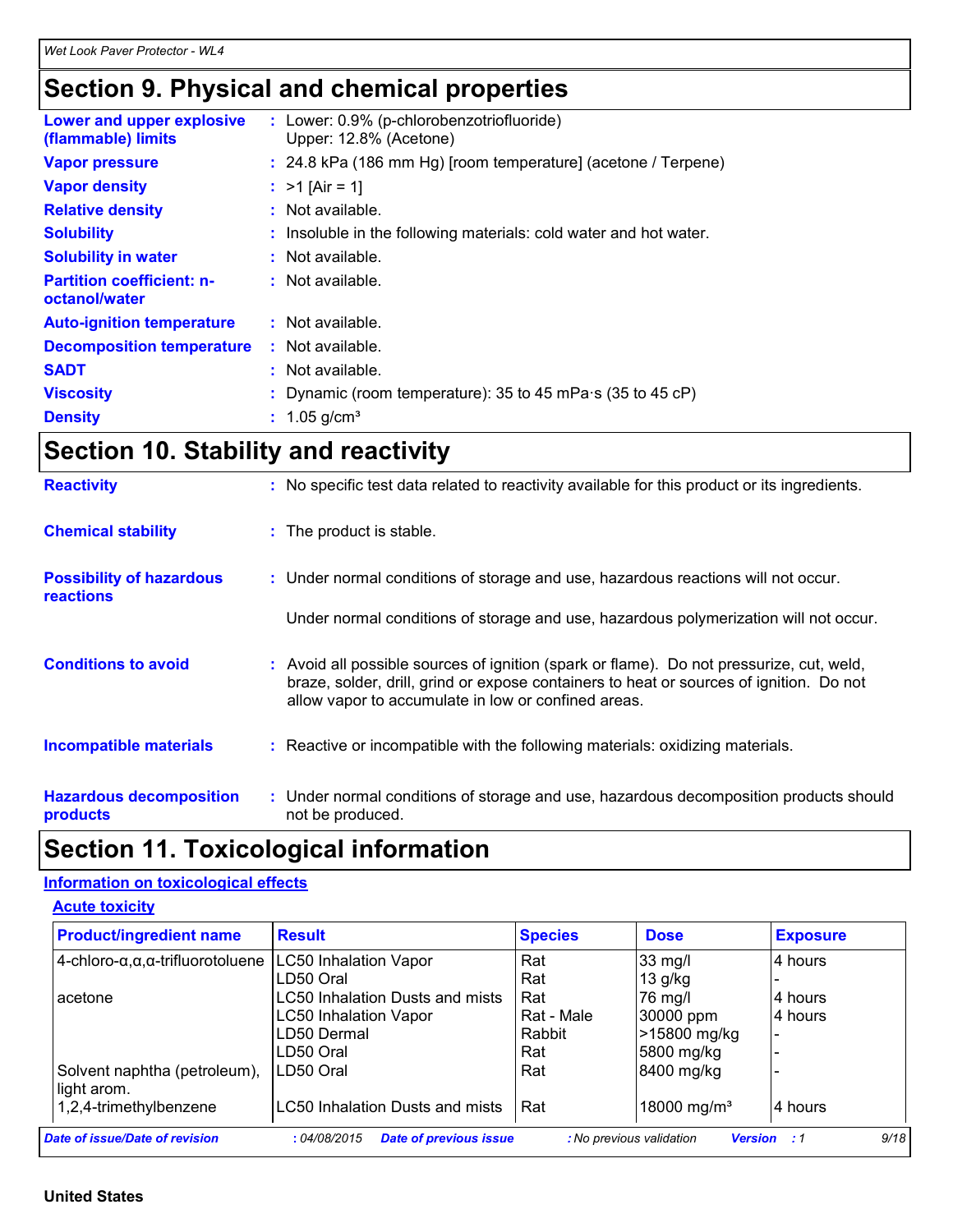|            | LD50 Dermal                  | Rabbit | >3160 mg/kg             |          |
|------------|------------------------------|--------|-------------------------|----------|
|            | LD50 Oral                    | Rat    | 3280 mg/kg              |          |
| <b>BBP</b> | LD50 Dermal                  | Rabbit | 1>10000 mg/kg           |          |
|            | LD50 Dermal                  | Rat    | 6700 mg/kg              |          |
|            | LD50 Oral                    | Rat    | 2330 mg/kg              |          |
| xylene     | <b>LC50 Inhalation Vapor</b> | Rat    | 5000 ppm                | l4 hours |
|            | LD50 Dermal                  | Rabbit | >4200 mg/kg             |          |
|            | LD50 Oral                    | Rat    | 4300 mg/kg              |          |
| cumene     | <b>LC50 Inhalation Vapor</b> | Rat    | 39000 mg/m <sup>3</sup> | 14 hours |
|            | LD50 Oral                    | Rat    | 1400 mg/kg              |          |
|            |                              |        |                         |          |

#### **Irritation/Corrosion**

| <b>Product/ingredient name</b> | <b>Result</b>            | <b>Species</b> | <b>Score</b> | <b>Exposure</b> | <b>Observation</b>       |
|--------------------------------|--------------------------|----------------|--------------|-----------------|--------------------------|
| acetone                        | Eyes - Mild irritant     | Rabbit         |              | 10 microliters  |                          |
|                                | Eyes - Moderate irritant | Rabbit         |              | 24 hours 20     | $\overline{\phantom{a}}$ |
|                                |                          |                |              | milligrams      |                          |
|                                | Eyes - Severe irritant   | Rabbit         |              | 20 milligrams   |                          |
|                                | Skin - Mild irritant     | Rabbit         |              | 24 hours 500    |                          |
|                                |                          |                |              | milligrams      |                          |
|                                | Skin - Mild irritant     | Rabbit         |              | 395             |                          |
|                                |                          |                |              | milligrams      |                          |
| xylene                         | Eyes - Severe irritant   | Rabbit         |              | 24 hours 5      | $\blacksquare$           |
|                                |                          |                |              | milligrams      |                          |
|                                | Skin - Mild irritant     | Rat            |              | 8 hours 60      | $\blacksquare$           |
|                                |                          |                |              | microliters     |                          |
|                                | Skin - Moderate irritant | Rabbit         |              | 24 hours 500    |                          |
|                                |                          |                |              | milligrams      |                          |
|                                | Skin - Moderate irritant | Rabbit         |              | 100 Percent     |                          |
| cumene                         | Eyes - Mild irritant     | Rabbit         |              | 24 hours 500    |                          |
|                                |                          |                |              | milligrams      |                          |
|                                | Eyes - Mild irritant     | Rabbit         |              | 86 milligrams   |                          |
|                                | Skin - Mild irritant     | Rabbit         |              | 24 hours 10     | $\qquad \qquad$          |
|                                |                          |                |              | milligrams      |                          |
|                                | Skin - Moderate irritant | Rabbit         |              | 24 hours 100    |                          |
|                                |                          |                |              | milligrams      |                          |

#### **Sensitization**

Not available.

#### **Mutagenicity**

Not available.

#### **Carcinogenicity**

Not available.

#### **Classification**

| <b>Product/ingredient name</b> | <b>OSHA</b> | <b>IARC</b> | <b>NTP</b> |
|--------------------------------|-------------|-------------|------------|
| <b>BBP</b>                     |             | ت           | $-$        |
| <b>xylene</b>                  |             | د -         |            |
| I cumene                       |             | 2B          |            |

#### **Reproductive toxicity**

Not available.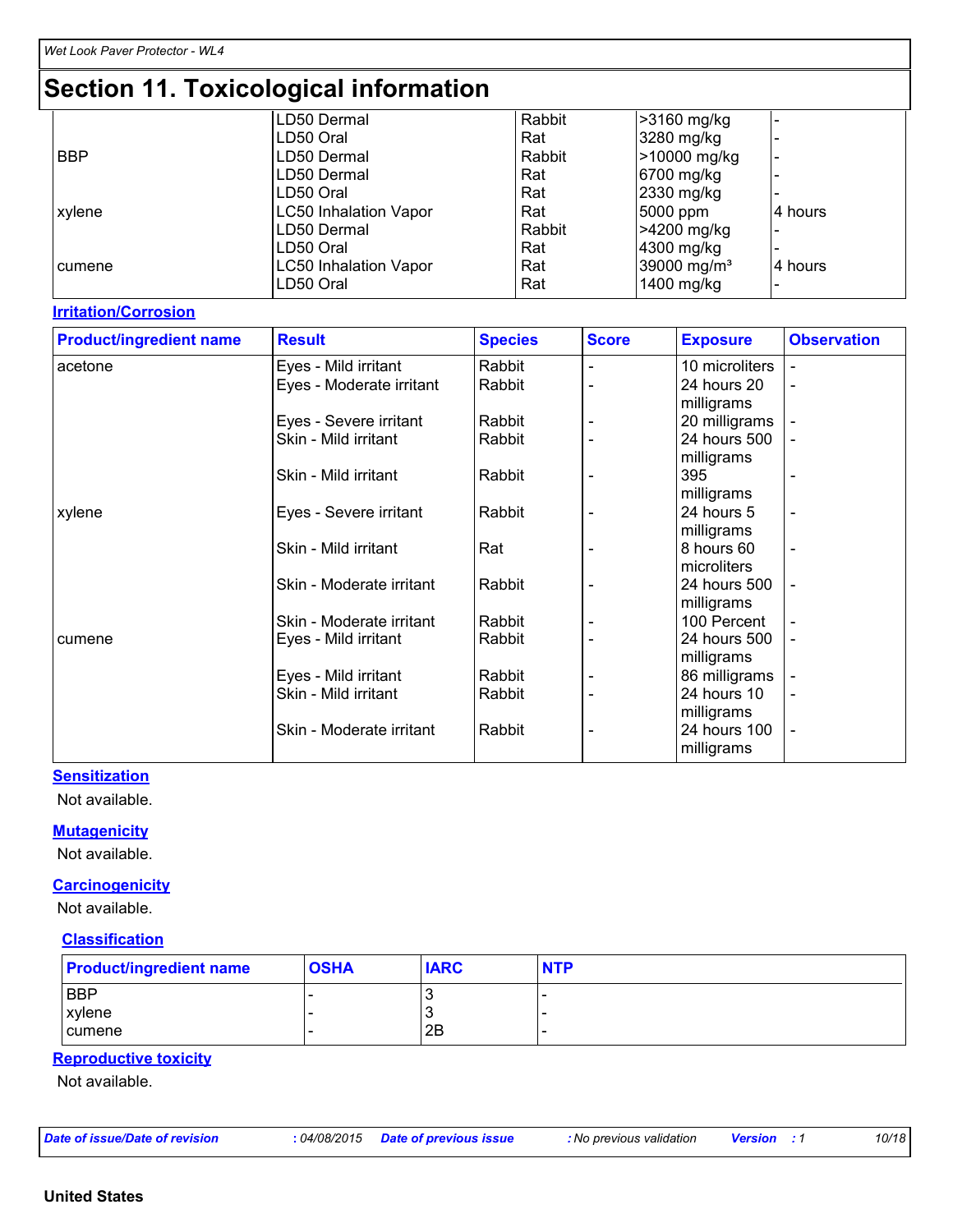#### **Teratogenicity**

Not available.

#### **Specific target organ toxicity (single exposure)**

| <b>Name</b>                                             | <b>Category</b> | <b>Route of</b><br>exposure | <b>Target organs</b>                                    |
|---------------------------------------------------------|-----------------|-----------------------------|---------------------------------------------------------|
| $4$ -chloro- $\alpha, \alpha, \alpha$ -trifluorotoluene | Category 3      | Not applicable.             | Narcotic effects                                        |
| acetone                                                 | Category 3      | Not applicable.             | Narcotic effects                                        |
| Solvent naphtha (petroleum), light arom.                | Category 3      | Not applicable.             | Respiratory tract<br>irritation and<br>Narcotic effects |
| 1,2,4-trimethylbenzene                                  | Category 3      | Not applicable.             | Respiratory tract<br>irritation and<br>Narcotic effects |
| <b>BBP</b>                                              | Category 3      | Not applicable.             | Respiratory tract<br>irritation                         |
| xylene                                                  | Category 3      | Not applicable.             | Respiratory tract<br>irritation and<br>Narcotic effects |
| cumene                                                  | Category 3      | Not applicable.             | Respiratory tract<br>irritation and<br>Narcotic effects |

#### **Specific target organ toxicity (repeated exposure)**

| <b>Name</b>                      | <b>Category</b>          | <b>Route of</b><br><b>exposure</b> | <b>Target organs</b>                                       |
|----------------------------------|--------------------------|------------------------------------|------------------------------------------------------------|
| 1,2,4-trimethylbenzene<br>xylene | Category 2<br>Category 2 | Not determined<br>Not determined   | blood system<br>ears, kidneys, liver<br>and nervous system |
| I cumene                         | Category 2               | Not determined                     | blood system,<br>kidneys and liver                         |

#### **Aspiration hazard**

| <b>Name</b>                              | Result                                |
|------------------------------------------|---------------------------------------|
| Solvent naphtha (petroleum), light arom. | <b>ASPIRATION HAZARD - Category 1</b> |
| 1,2,4-trimethylbenzene                   | <b>ASPIRATION HAZARD - Category 1</b> |
| xylene                                   | <b>ASPIRATION HAZARD - Category 1</b> |
| I cumene                                 | <b>ASPIRATION HAZARD - Category 1</b> |

#### **Information on the likely routes of exposure**

**:** Routes of entry anticipated: Oral, Dermal, Inhalation.

| <b>Potential acute health effects</b> |                                                                                                                               |
|---------------------------------------|-------------------------------------------------------------------------------------------------------------------------------|
| <b>Eye contact</b>                    | : Causes serious eye irritation.                                                                                              |
| <b>Inhalation</b>                     | : Can cause central nervous system (CNS) depression. May cause drowsiness and<br>dizziness. May cause respiratory irritation. |
| <b>Skin contact</b>                   | : Causes skin irritation. Defatting to the skin.                                                                              |
| <b>Ingestion</b>                      | : Can cause central nervous system (CNS) depression. May be fatal if swallowed and<br>enters airways.                         |

#### **Symptoms related to the physical, chemical and toxicological characteristics**

| Date of issue/Date of revision<br><i>04/08/2015</i> | <b>Date of previous issue</b> | : No previous validation | <b>Version</b> | 1/18 |
|-----------------------------------------------------|-------------------------------|--------------------------|----------------|------|
|-----------------------------------------------------|-------------------------------|--------------------------|----------------|------|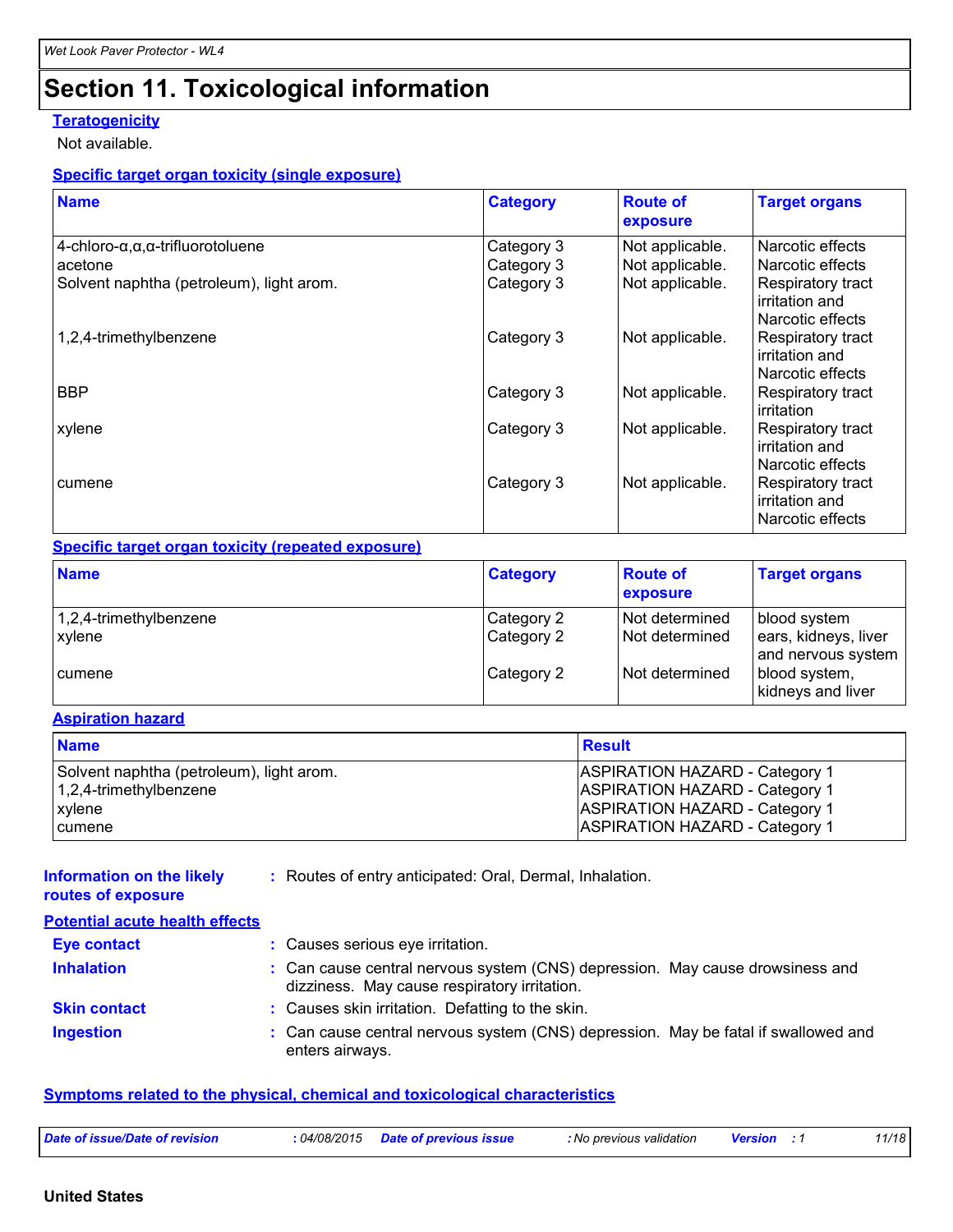| <b>Eye contact</b>                                                 | : Adverse symptoms may include the following:<br>pain or irritation<br>watering<br>redness                                                                                                                                                                              |
|--------------------------------------------------------------------|-------------------------------------------------------------------------------------------------------------------------------------------------------------------------------------------------------------------------------------------------------------------------|
| <b>Inhalation</b>                                                  | : Adverse symptoms may include the following:<br>respiratory tract irritation<br>coughing<br>nausea or vomiting<br>headache<br>drowsiness/fatigue<br>dizziness/vertigo<br>unconsciousness<br>reduced fetal weight<br>increase in fetal deaths<br>skeletal malformations |
| <b>Skin contact</b>                                                | : Adverse symptoms may include the following:<br>irritation<br>redness<br>dryness<br>cracking<br>reduced fetal weight<br>increase in fetal deaths<br>skeletal malformations                                                                                             |
| <b>Ingestion</b>                                                   | : Adverse symptoms may include the following:<br>nausea or vomiting<br>reduced fetal weight<br>increase in fetal deaths<br>skeletal malformations                                                                                                                       |
| <b>Short term exposure</b>                                         | Delayed and immediate effects and also chronic effects from short and long term exposure                                                                                                                                                                                |
| <b>Potential immediate</b><br>effects                              | : Not available.                                                                                                                                                                                                                                                        |
| <b>Potential delayed effects</b>                                   | : Not available.                                                                                                                                                                                                                                                        |
| <b>Long term exposure</b><br><b>Potential immediate</b><br>effects | : Not available.                                                                                                                                                                                                                                                        |
| <b>Potential delayed effects</b>                                   | : Not available.                                                                                                                                                                                                                                                        |
| <b>Potential chronic health effects</b><br>Not available.          |                                                                                                                                                                                                                                                                         |
| <b>General</b>                                                     | May cause damage to organs through prolonged or repeated exposure. Prolonged or<br>repeated contact can defat the skin and lead to irritation, cracking and/or dermatitis.                                                                                              |
| <b>Carcinogenicity</b>                                             | : Suspected of causing cancer. Risk of cancer depends on duration and level of<br>exposure.                                                                                                                                                                             |
| <b>Mutagenicity</b>                                                | : No known significant effects or critical hazards.                                                                                                                                                                                                                     |
| <b>Teratogenicity</b>                                              | May damage the unborn child.                                                                                                                                                                                                                                            |
| <b>Developmental effects</b>                                       | : No known significant effects or critical hazards.                                                                                                                                                                                                                     |
| <b>Fertility effects</b>                                           | : Suspected of damaging fertility.                                                                                                                                                                                                                                      |

| Date of issue/Date of revision |  |  |  |  |
|--------------------------------|--|--|--|--|
|                                |  |  |  |  |

*Date of issue/Date of revision* **:** *04/08/2015 Date of previous issue : No previous validation Version : 1 12/18*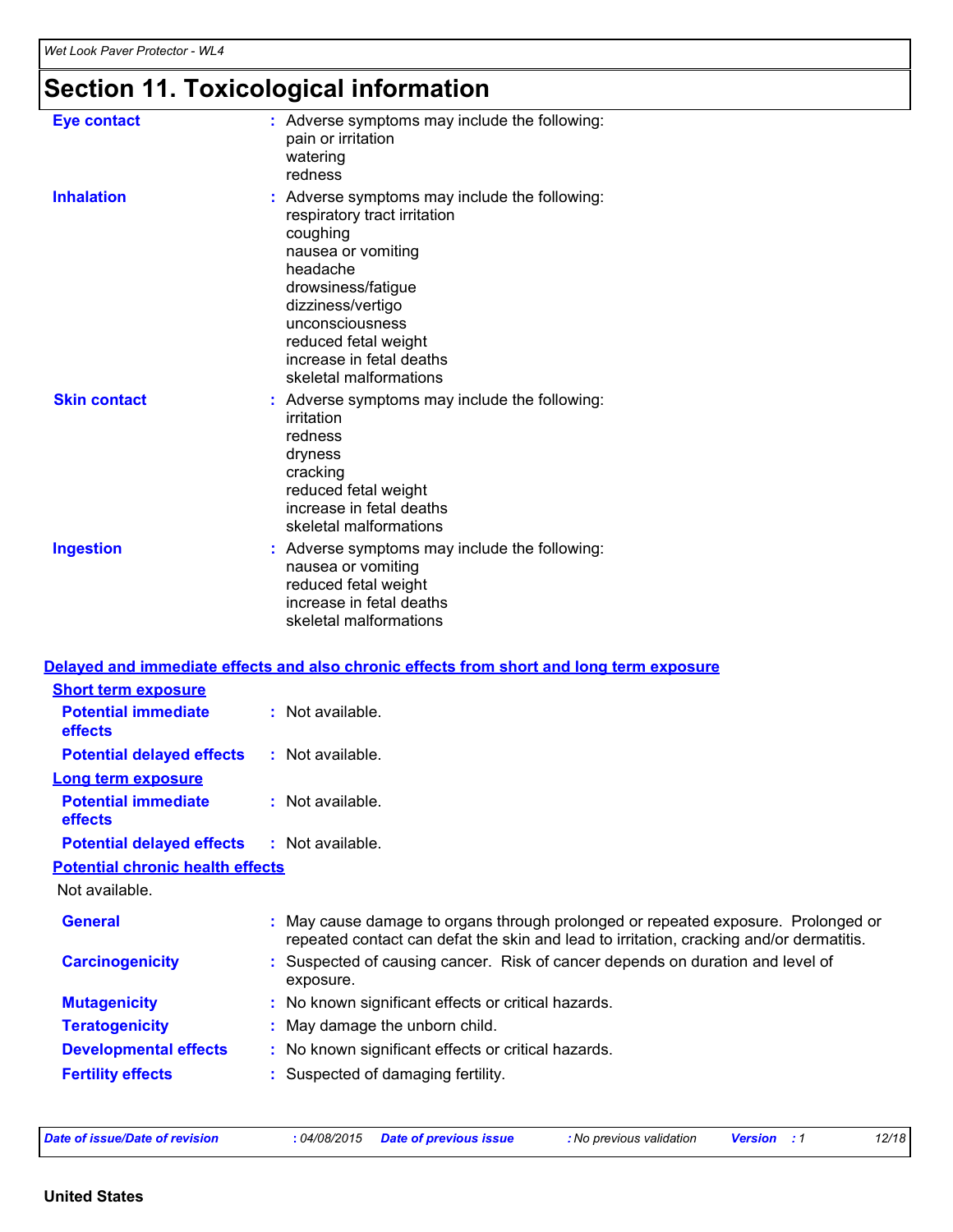#### **Numerical measures of toxicity**

| <b>Route</b> | <b>ATE value</b> |
|--------------|------------------|
| <b>Oral</b>  | 34775 mg/kg      |

# **Section 12. Ecological information**

| <b>Product/ingredient name</b>                          | <b>Result</b>                       | <b>Species</b>                                                                  | <b>Exposure</b> |
|---------------------------------------------------------|-------------------------------------|---------------------------------------------------------------------------------|-----------------|
|                                                         |                                     |                                                                                 |                 |
| $4$ -chloro- $\alpha, \alpha, \alpha$ -trifluorotoluene | Acute LC50 5.6 mg/l                 | Fish - Lepomis macrochirus                                                      | 96 hours        |
| acetone                                                 | Acute EC50 20.565 mg/l Marine water | Algae - Ulva pertusa                                                            | 96 hours        |
|                                                         | Acute LC50 6000000 µg/l Fresh water | Crustaceans - Gammarus pulex                                                    | 48 hours        |
|                                                         | Acute LC50 10000 µg/l Fresh water   | Daphnia - Daphnia magna                                                         | 48 hours        |
|                                                         | Acute LC50 100 mg/l Fresh water     | Fish - Pimephales promelas -<br>Juvenile (Fledgling, Hatchling,<br>Weanling)    | 96 hours        |
|                                                         | Chronic NOEC 4.95 mg/l Marine water | Algae - Ulva pertusa                                                            | 96 hours        |
|                                                         | Chronic NOEC 0.016 ml/L Fresh water | Crustaceans - Daphniidae                                                        | 21 days         |
|                                                         | Chronic NOEC 0.1 ml/L Fresh water   | Daphnia - Daphnia magna -<br>Neonate                                            | 21 days         |
|                                                         | Chronic NOEC 5 µg/l Marine water    | Fish - Gasterosteus aculeatus -<br>Larvae                                       | 42 days         |
| 1,2,4-trimethylbenzene                                  | Acute LC50 4910 µg/l Marine water   | Crustaceans - Elasmopus<br>pectenicrus - Adult                                  | 48 hours        |
|                                                         | Acute LC50 7720 µg/l Fresh water    | Fish - Pimephales promelas                                                      | 96 hours        |
| <b>BBP</b>                                              | Acute EC50 0.22 ppm Marine water    | Algae - Skeletonema costatum                                                    | 72 hours        |
|                                                         | Acute EC50 100 µg/l Fresh water     | Algae - Pseudokirchneriella<br>subcapitata                                      | 96 hours        |
|                                                         | Acute EC50 900 µg/l Fresh water     | Crustaceans - Americamysis<br>bahia                                             | 48 hours        |
|                                                         | Acute EC50 0.76 mg/l Fresh water    | Daphnia - Daphnia magna                                                         | 2 days          |
|                                                         | Acute LC50 510 µg/l Marine water    | Fish - Cymatogaster aggregata -<br>Juvenile (Fledgling, Hatchling,<br>Weanling) | 96 hours        |
|                                                         | Chronic NOEC 60 µg/l Fresh water    | Algae - Pseudokirchneriella<br>subcapitata                                      | 96 hours        |
|                                                         | Chronic NOEC 0.26 mg/l Fresh water  | Daphnia - Daphnia magna                                                         | 21 days         |
| xylene                                                  | Acute LC50 8.5 ppm Marine water     | Crustaceans - Palaemonetes<br>pugio - Adult                                     | 48 hours        |
|                                                         | Acute LC50 3300 µg/l Fresh water    | Fish - Oncorhynchus mykiss                                                      | 96 hours        |
| cumene                                                  | Acute EC50 2600 µg/l Fresh water    | Algae - Pseudokirchneriella<br>subcapitata                                      | 72 hours        |
|                                                         | Acute EC50 7400 µg/l Fresh water    | Crustaceans - Artemia sp. -<br>Nauplii                                          | 48 hours        |
|                                                         | Acute EC50 10600 µg/l Fresh water   | Daphnia - Daphnia magna -<br>Neonate                                            | 48 hours        |
|                                                         | Acute LC50 2700 µg/l Fresh water    | Fish - Oncorhynchus mykiss                                                      | 96 hours        |

#### **Persistence and degradability**

*Date of issue/Date of revision* **:** *04/08/2015 Date of previous issue : No previous validation Version : 1 13/18*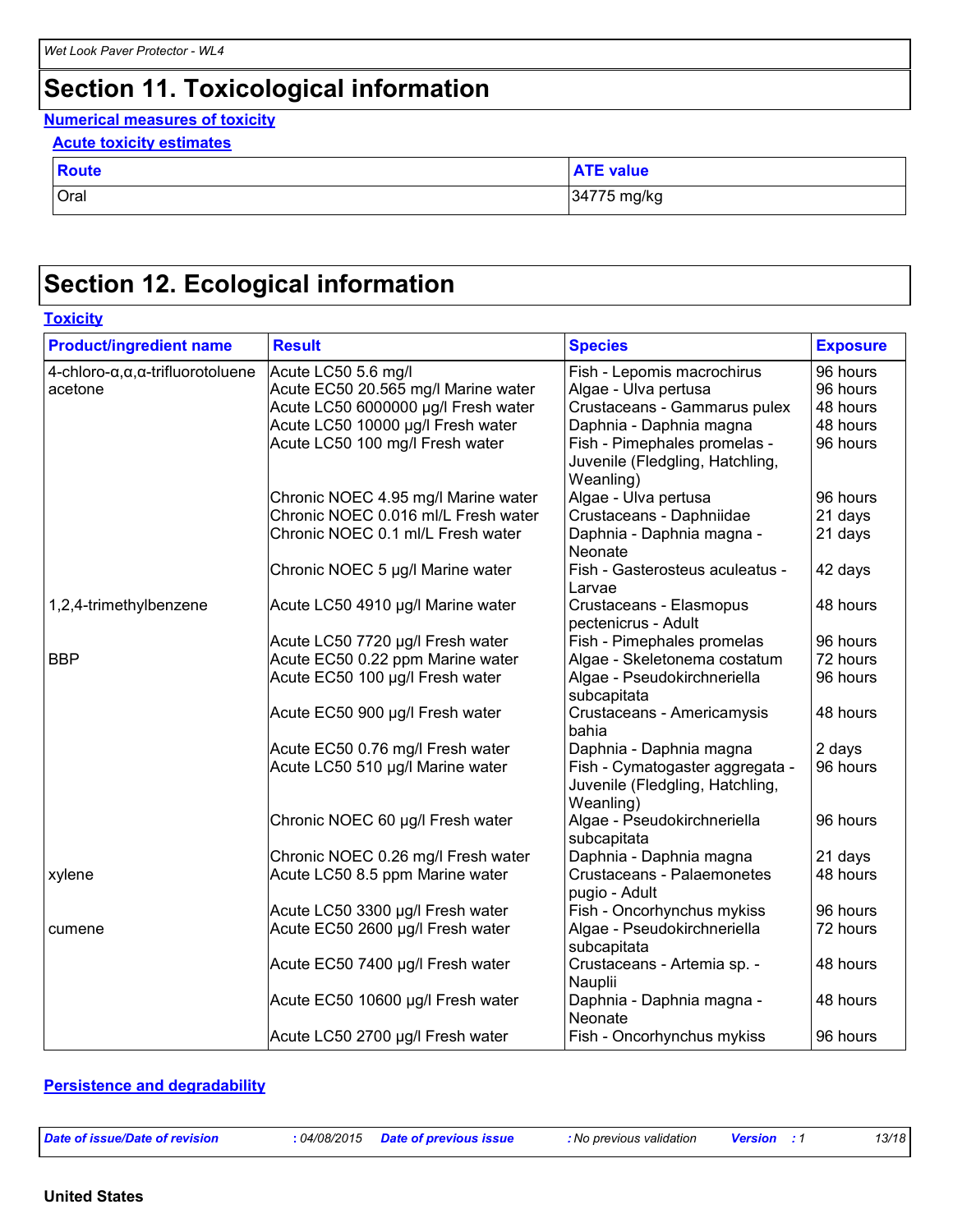| <b>Product/ingredient name</b>  | <b>Test</b>                                                                                                                                                   | <b>Result</b>                      |                   | <b>Dose</b> |                               | <b>Inoculum</b>         |
|---------------------------------|---------------------------------------------------------------------------------------------------------------------------------------------------------------|------------------------------------|-------------------|-------------|-------------------------------|-------------------------|
| acetone<br><b>BBP</b>           | OECD 301B<br>Ready<br>Biodegradability -<br>CO <sub>2</sub> Evolution<br>Test<br>301B Ready<br>Biodegradability -<br>CO <sub>2</sub> Evolution<br><b>Test</b> | 90.9 % - 28 days<br>93 % - 28 days |                   |             |                               |                         |
| <b>Product/ingredient name</b>  | <b>Aquatic half-life</b>                                                                                                                                      |                                    | <b>Photolysis</b> |             |                               | <b>Biodegradability</b> |
| acetone<br><b>BBP</b><br>xylene |                                                                                                                                                               |                                    | ۰                 |             | Readily<br>Readily<br>Readily |                         |

#### **Bioaccumulative potential**

| <b>Product/ingredient name</b>                           | $LogP_{ow}$ | <b>BCF</b>  | <b>Potential</b> |
|----------------------------------------------------------|-------------|-------------|------------------|
| $ 4$ -chloro- $\alpha, \alpha, \alpha$ -trifluorotoluene | l 3.6       |             | low              |
| lacetone                                                 | $-0.23$     |             | low              |
| Solvent naphtha (petroleum),                             |             | 10 to 2500  | high             |
| light arom.                                              |             |             |                  |
| $1,2,4$ -trimethylbenzene                                | 3.63        | 243         | low              |
| <b>BBP</b>                                               | 4.77        | 1693.25     | high             |
| <b>xylene</b>                                            | 3.12        | 8.1 to 25.9 | low              |
| cumene                                                   | 3.55        | 94.69       | low              |

#### **Mobility in soil**

**Soil/water partition coefficient (K**<sup>oc</sup>)

**:** Not available.

**Other adverse effects** : No known significant effects or critical hazards.

### **Section 13. Disposal considerations**

The generation of waste should be avoided or minimized wherever possible. Disposal of this product, solutions and any by-products should at all times comply with the requirements of environmental protection and waste disposal legislation and any regional local authority requirements. Dispose of surplus and non-recyclable products via a licensed waste disposal contractor. Waste should not be disposed of untreated to the sewer unless fully compliant with the requirements of all authorities with jurisdiction. Waste packaging should be recycled. Incineration or landfill should only be considered when recycling is not feasible. This material and its container must be disposed of in a safe way. Care should be taken when handling emptied containers that have not been cleaned or rinsed out. Empty containers or liners may retain some product residues. Vapor from product residues may create a highly flammable or explosive atmosphere inside the container. Do not cut, weld or grind used containers unless they have been cleaned thoroughly internally. Avoid dispersal of spilled material and runoff and contact with soil, waterways, drains and sewers. **Disposal methods :**

#### **United States - RCRA Toxic hazardous waste "U" List**

| Date of issue/Date of revision<br><i>04/08/2015</i> | <b>Date of previous issue</b> | : No previous validation | <b>Version</b> | 14/18 |
|-----------------------------------------------------|-------------------------------|--------------------------|----------------|-------|
|-----------------------------------------------------|-------------------------------|--------------------------|----------------|-------|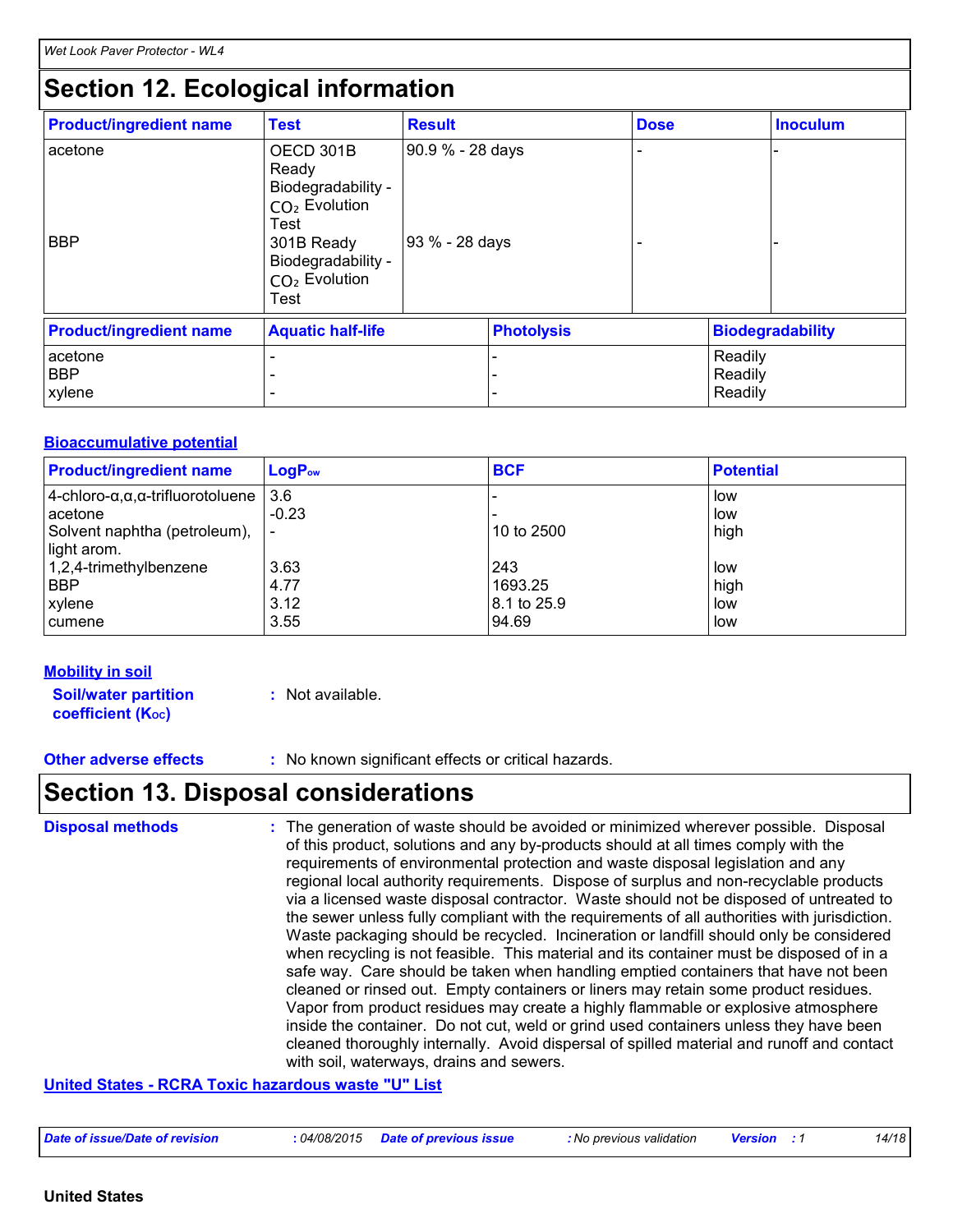# **Section 13. Disposal considerations**

| Ingredient                   | <b>CAS#</b> | <b>Status</b> | <b>Reference</b><br>number |
|------------------------------|-------------|---------------|----------------------------|
| Acetone (I); 2-Propanone (I) | 67-64-1     | Listed        | U002                       |

# **Section 14. Transport information**

|                                         | <b>DOT Classification</b>                                                                                                                                                                                                                                                                                                                                                                                                                                                                | <b>IMDG</b>                                                                                                                                                                          | <b>IATA</b>                                                                                                                                                                                                                                                                                                                                                                                                                                                      |
|-----------------------------------------|------------------------------------------------------------------------------------------------------------------------------------------------------------------------------------------------------------------------------------------------------------------------------------------------------------------------------------------------------------------------------------------------------------------------------------------------------------------------------------------|--------------------------------------------------------------------------------------------------------------------------------------------------------------------------------------|------------------------------------------------------------------------------------------------------------------------------------------------------------------------------------------------------------------------------------------------------------------------------------------------------------------------------------------------------------------------------------------------------------------------------------------------------------------|
| <b>UN number</b>                        | <b>UN1993</b>                                                                                                                                                                                                                                                                                                                                                                                                                                                                            | <b>UN1993</b>                                                                                                                                                                        | <b>UN1993</b>                                                                                                                                                                                                                                                                                                                                                                                                                                                    |
| <b>UN proper</b><br>shipping name       | Flammable liquids, n.o.s. (4-<br>chloro- $\alpha, \alpha, \alpha$ -trifluorotoluene,<br>acetone) RQ (BBP, acetone)                                                                                                                                                                                                                                                                                                                                                                       | FLAMMABLE LIQUID, N.O.S. (4-<br>chloro- $\alpha, \alpha$ , a-trifluorotoluene,<br>acetone). Marine pollutant (4-<br>chloro- $\alpha, \alpha$ , a-trifluorotoluene,<br>acetone)       | Flammable liquid, n.o.s. (4-chloro<br>$-\alpha, \alpha, \alpha$ -trifluorotoluene, acetone)                                                                                                                                                                                                                                                                                                                                                                      |
| <b>Transport</b><br>hazard class(es)    | $\mathfrak{S}$                                                                                                                                                                                                                                                                                                                                                                                                                                                                           | 3                                                                                                                                                                                    | 3                                                                                                                                                                                                                                                                                                                                                                                                                                                                |
| <b>Packing group</b>                    | $\mathbf{II}$                                                                                                                                                                                                                                                                                                                                                                                                                                                                            | Ш                                                                                                                                                                                    | Ш                                                                                                                                                                                                                                                                                                                                                                                                                                                                |
| <b>Environmental</b><br>hazards         | No.                                                                                                                                                                                                                                                                                                                                                                                                                                                                                      | Yes.                                                                                                                                                                                 | No.                                                                                                                                                                                                                                                                                                                                                                                                                                                              |
| <b>Additional</b><br><b>information</b> | <b>Reportable quantity</b><br>9090.9 lbs / 4127.3 kg [1038.4<br>gal / 3930.7 L]<br>Package sizes shipped in<br>quantities less than the product<br>reportable quantity are not<br>subject to the RQ (reportable<br>quantity) transportation<br>requirements.<br><b>Limited quantity</b><br>Yes.<br><b>Packaging instruction</b><br>Passenger aircraft<br>Quantity limitation: 5 L<br>Cargo aircraft<br>Quantity limitation: 60 L<br><b>Special provisions</b><br>IB2, T7, TP1, TP8, TP28 | The marine pollutant mark is not<br>required when transported in<br>sizes of ≤5 L or ≤5 kg.<br><b>Emergency schedules (EmS)</b><br>$F-E$ , $S-E$<br><b>Special provisions</b><br>274 | The environmentally hazardous<br>substance mark may appear if<br>required by other transportation<br>regulations.<br><b>Passenger and Cargo Aircraft</b><br>Quantity limitation: 5 L<br>Packaging instructions: 353<br><b>Cargo Aircraft Only Quantity</b><br>limitation: 60 L<br>Packaging instructions: 364<br><b>Limited Quantities -</b><br>Passenger AircraftQuantity<br>limitation: 1 L<br>Packaging instructions: Y341<br><b>Special provisions</b><br>A3 |

**Special precautions for user Transport within user's premises:** always transport in closed containers that are **:** upright and secure. Ensure that persons transporting the product know what to do in the event of an accident or spillage.

| Date of issue/Date of revision | : 04/08/2015     Date of previous issue | : No previous validation | <b>Version</b> : 1 | 15/18 |
|--------------------------------|-----------------------------------------|--------------------------|--------------------|-------|
|--------------------------------|-----------------------------------------|--------------------------|--------------------|-------|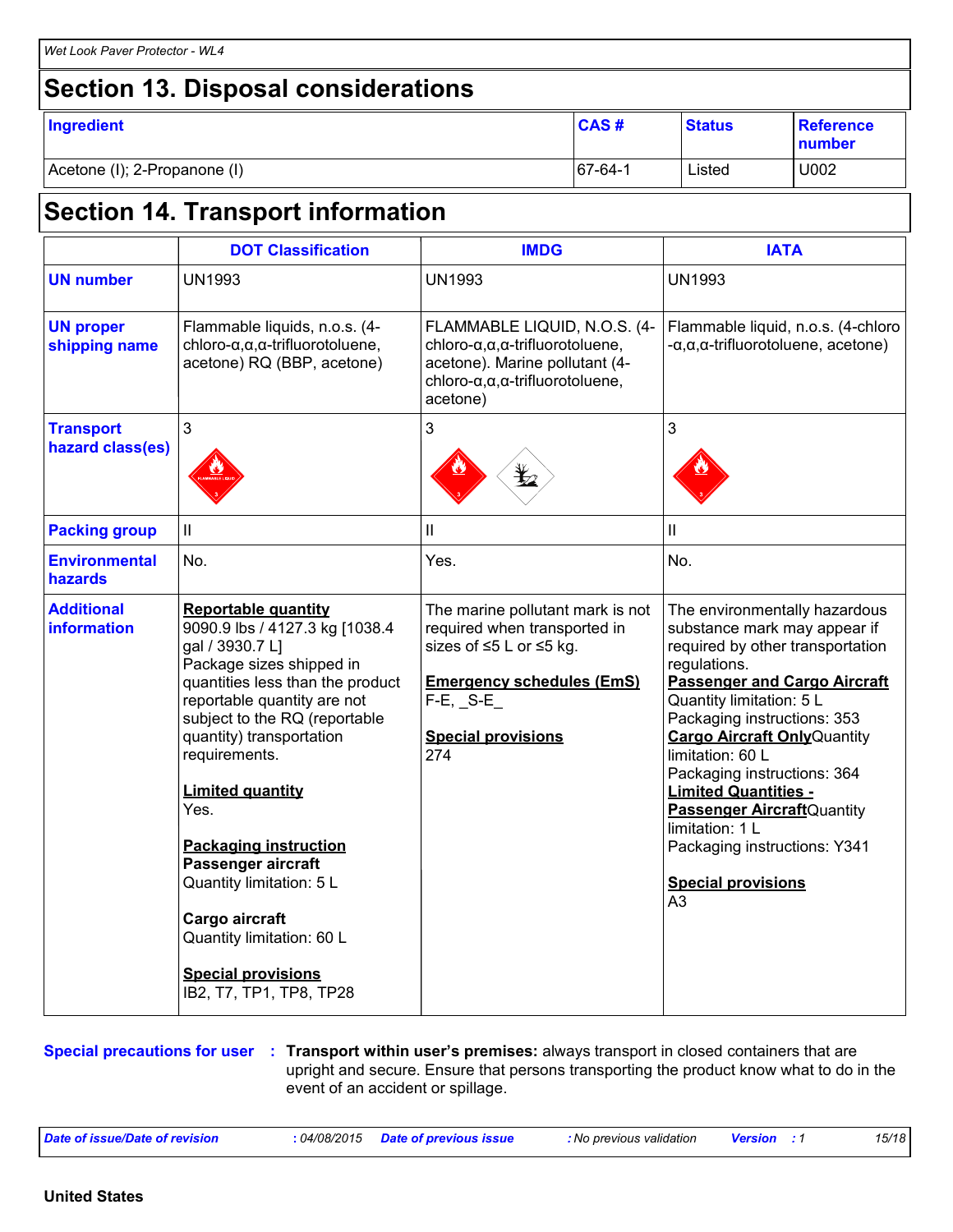## **Section 14. Transport information**

**Transport in bulk according :** Not available. **to Annex II of MARPOL 73/78 and the IBC Code**

## **Section 15. Regulatory information**

| <b>U.S. Federal regulations</b>                                                   | : TSCA 4(a) final test rules: 4-chloro- $\alpha, \alpha, \alpha$ -trifluorotoluene<br>TSCA 8(a) PAIR: $4$ -chloro- $\alpha, \alpha, \alpha$ -trifluorotoluene<br>Clean Water Act (CWA) 307: BBP |                       |                                         | TSCA 12(b) one-time export: $4$ -chloro- $\alpha, \alpha, \alpha$ -trifluorotoluene | United States inventory (TSCA 8b): All components are listed or exempted. |                                                 |
|-----------------------------------------------------------------------------------|-------------------------------------------------------------------------------------------------------------------------------------------------------------------------------------------------|-----------------------|-----------------------------------------|-------------------------------------------------------------------------------------|---------------------------------------------------------------------------|-------------------------------------------------|
| <b>Clean Air Act Section 112</b><br>(b) Hazardous Air<br><b>Pollutants (HAPs)</b> | Clean Water Act (CWA) 311: xylene<br>: Not listed                                                                                                                                               |                       |                                         |                                                                                     |                                                                           |                                                 |
| <b>Clean Air Act Section 602</b><br><b>Class I Substances</b>                     | : Not listed                                                                                                                                                                                    |                       |                                         |                                                                                     |                                                                           |                                                 |
| <b>Clean Air Act Section 602</b><br><b>Class II Substances</b>                    | : Not listed                                                                                                                                                                                    |                       |                                         |                                                                                     |                                                                           |                                                 |
| <b>DEA List I Chemicals</b><br>(Precursor Chemicals)                              | : Not listed                                                                                                                                                                                    |                       |                                         |                                                                                     |                                                                           |                                                 |
| <b>DEA List II Chemicals</b><br><b>(Essential Chemicals)</b>                      | : Listed                                                                                                                                                                                        |                       |                                         |                                                                                     |                                                                           |                                                 |
| <b>SARA 302/304</b>                                                               |                                                                                                                                                                                                 |                       |                                         |                                                                                     |                                                                           |                                                 |
| <b>Composition/information on ingredients</b>                                     |                                                                                                                                                                                                 |                       |                                         |                                                                                     |                                                                           |                                                 |
| No products were found.                                                           |                                                                                                                                                                                                 |                       |                                         |                                                                                     |                                                                           |                                                 |
| <b>SARA 304 RQ</b>                                                                | : Not applicable.                                                                                                                                                                               |                       |                                         |                                                                                     |                                                                           |                                                 |
| <b>SARA 311/312</b>                                                               |                                                                                                                                                                                                 |                       |                                         |                                                                                     |                                                                           |                                                 |
| <b>Classification</b>                                                             | $:$ Fire hazard<br>Immediate (acute) health hazard<br>Delayed (chronic) health hazard                                                                                                           |                       |                                         |                                                                                     |                                                                           |                                                 |
| <b>Composition/information on ingredients</b>                                     |                                                                                                                                                                                                 |                       |                                         |                                                                                     |                                                                           |                                                 |
| <b>Name</b>                                                                       | %                                                                                                                                                                                               | <b>Fire</b><br>hazard | <b>Sudden</b><br>release of<br>pressure | <b>Reactive</b>                                                                     | <b>Immediate</b><br>(acute)<br>health<br>hazard                           | <b>Delayed</b><br>(chronic)<br>health<br>hazard |
| $4$ -chloro- $\alpha, \alpha, \alpha$ -trifluorotoluene                           | 10-30                                                                                                                                                                                           | Yes.                  | No.                                     | No.                                                                                 | Yes.                                                                      | No.                                             |

Solvent naphtha (petroleum), light

acetone 10-30 | Yes. | No. | Yes. | Yes. | Yes. | No. | Yes. | No. | Yes. | No. | Yes. | No. | Yes. | No. | Ye

1,2,4-trimethylbenzene 5-10 Yes. No. No. Yes. Yes. BBP |1-5 |No. |No. |No. | Yes. | Yes. | xylene 0.1-1 Yes. No. No. Yes. Yes. cumene 0.1-1 Yes. No. No. Yes. Yes.

10-30 | Yes. | No. | No. | Yes. | No. | No. | No. | No. | No. | No. | No. | No. | No. | No. | No. | No. | No.

**SARA 313**

arom.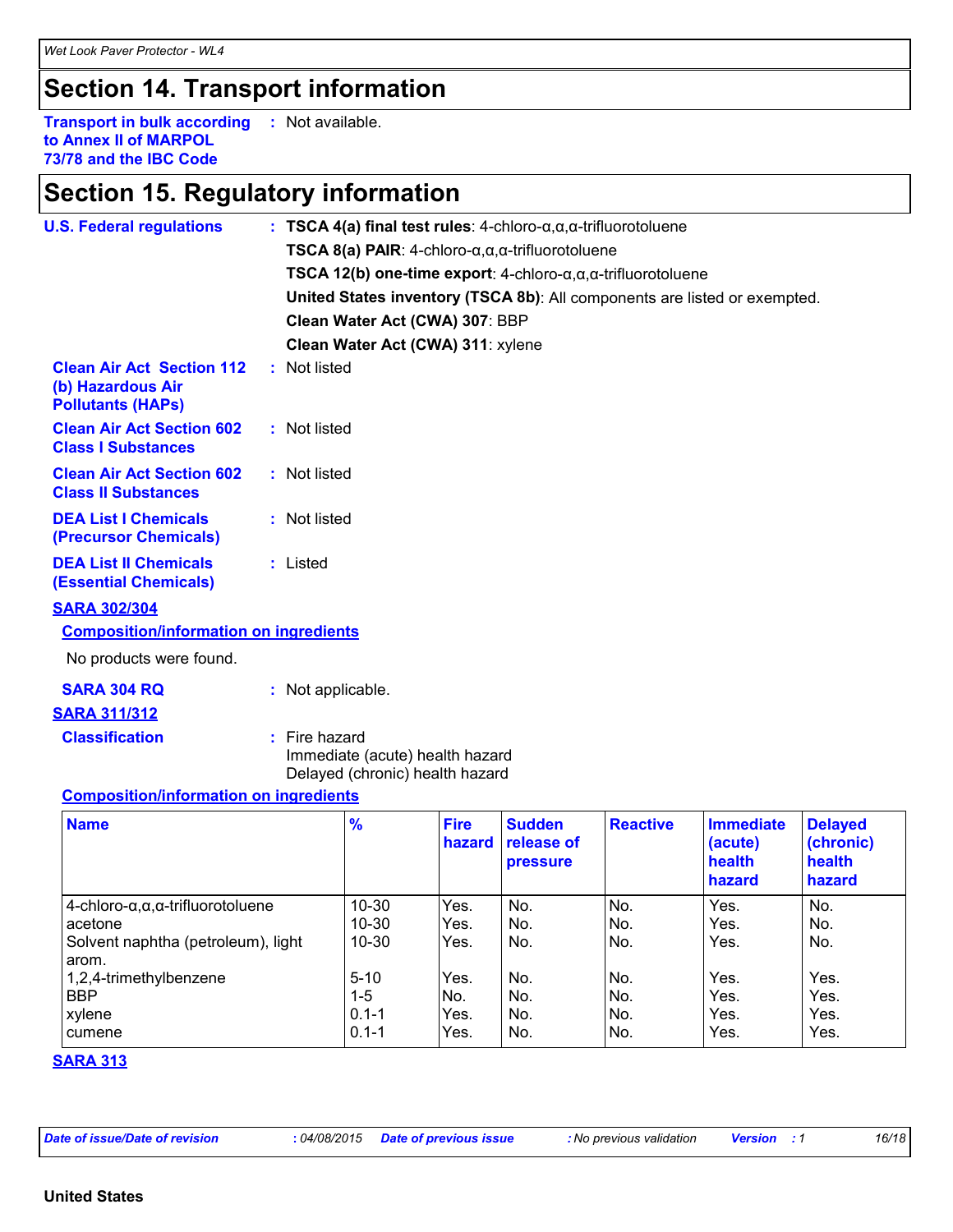### **Section 15. Regulatory information**

|                                           | <b>Product name</b>    | <b>CAS number</b> | $\frac{9}{6}$ |
|-------------------------------------------|------------------------|-------------------|---------------|
| <b>Form R - Reporting</b><br>requirements | 1,2,4-trimethylbenzene | $95-63-6$         | $5 - 10$      |
| <b>Supplier notification</b>              | 1,2,4-trimethylbenzene | $95-63-6$         | $5 - 10$      |

SARA 313 notifications must not be detached from the SDS and any copying and redistribution of the SDS shall include copying and redistribution of the notice attached to copies of the SDS subsequently redistributed.

#### **State regulations**

| <b>Massachusetts</b> | : The following components are listed: ACETONE; PSEUDOCUMENE; BUTYL BENZYL<br><b>PHTHALATE</b>                                                                                                                                  |
|----------------------|---------------------------------------------------------------------------------------------------------------------------------------------------------------------------------------------------------------------------------|
| <b>New York</b>      | : The following components are listed: Acetone; 2-Propanone; Butyl benzyl phthalate;<br>Cumene; Benzene, 1-methylethyl-                                                                                                         |
| <b>New Jersey</b>    | : The following components are listed: ACETONE; 2-PROPANONE; PSEUDOCUMENE;<br>1,2,4-TRIMETHYL BENZENE; BUTYL BENZYL PHTHALATE; 1,<br>2-BENZENEDICARBOXYLIC ACID, BUTYL PHENYLMETHYL ESTER; CUMENE;<br>BENZENE, (1-METHYLETHYL)- |
| Pennsylvania         | : The following components are listed: 2-PROPANONE; PSEUDOCUMENE; 1,<br>2-BENZENEDICARBOXYLIC ACID, BUTYL PHENYLMETHYL ESTER; BENZENE,<br>(1-METHYLETHYL)-                                                                      |

#### **California Prop. 65**

**WARNING:** This product contains a chemical known to the State of California to cause cancer and birth defects or other reproductive harm.

| Ingredient name | <b>Cancer</b> | <b>Reproductive</b> | No significant risk<br>level | <b>Maximum</b><br>acceptable dosage<br><b>level</b> |
|-----------------|---------------|---------------------|------------------------------|-----------------------------------------------------|
| <b>BBP</b>      | No.           | Yes.                | No.                          | $1200$ µg/day<br>(ingestion)                        |
| I cumene        | Yes.          | INo.                | No.                          | No.                                                 |

### **Section 16. Other information**

**Hazardous Material Information System (U.S.A.)**



**Caution: HMIS® ratings are based on a 0-4 rating scale, with 0 representing minimal hazards or risks, and 4 representing significant hazards or risks Although HMIS® ratings are not required on SDSs under 29 CFR 1910. 1200, the preparer may choose to provide them. HMIS® ratings are to be used with a fully implemented HMIS® program. HMIS® is a registered mark of the National Paint & Coatings Association (NPCA). HMIS® materials may be purchased exclusively from J. J. Keller (800) 327-6868.**

**The customer is responsible for determining the PPE code for this material.**

**National Fire Protection Association (U.S.A.)**